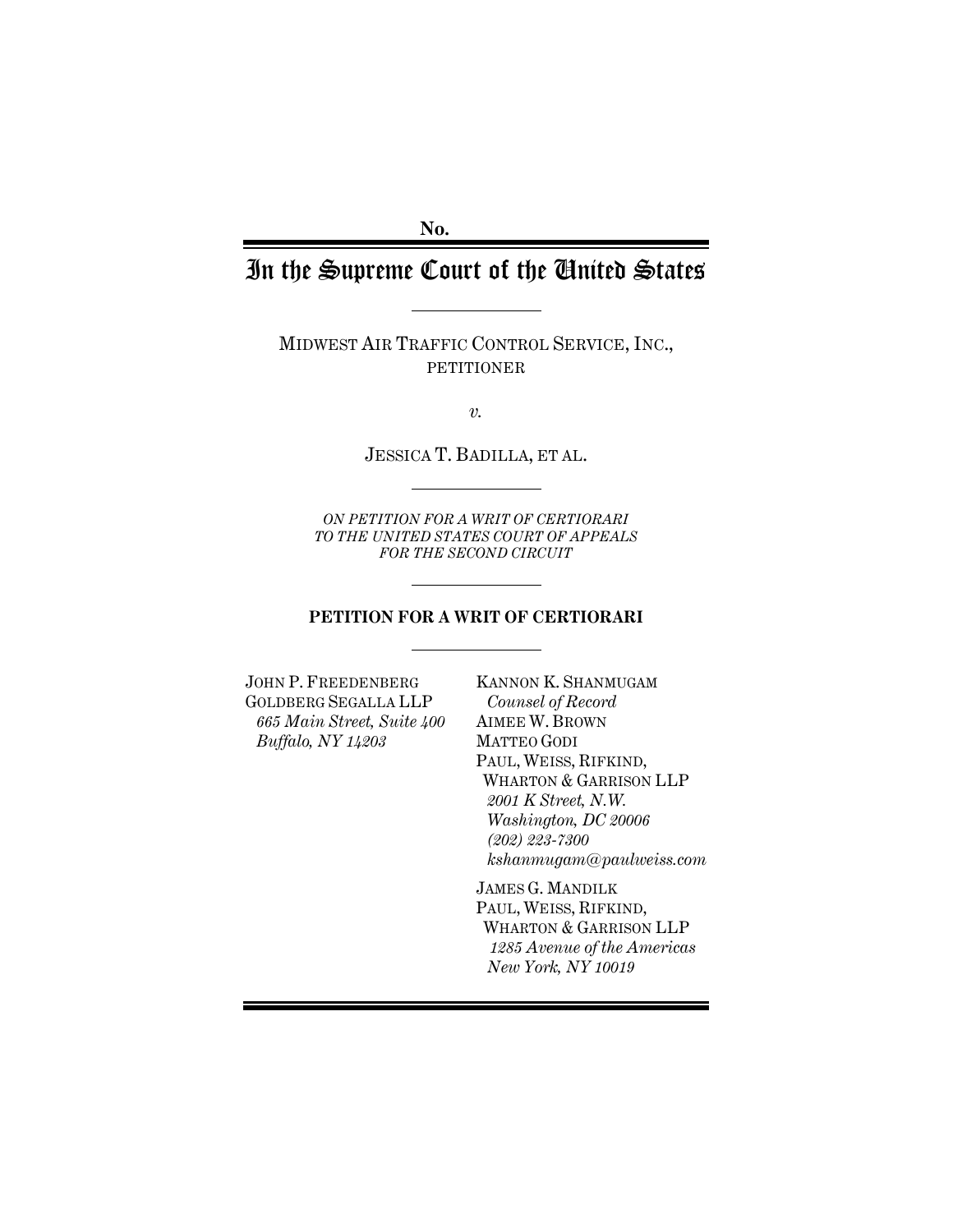# **QUESTION PRESENTED**

Whether state-law tort claims that arise out of the uniquely federal sphere of the military's combat operations are preempted by the interests embodied in the Federal Tort Claims Act's combatant-activities exception, 28 U.S.C. 2680(j).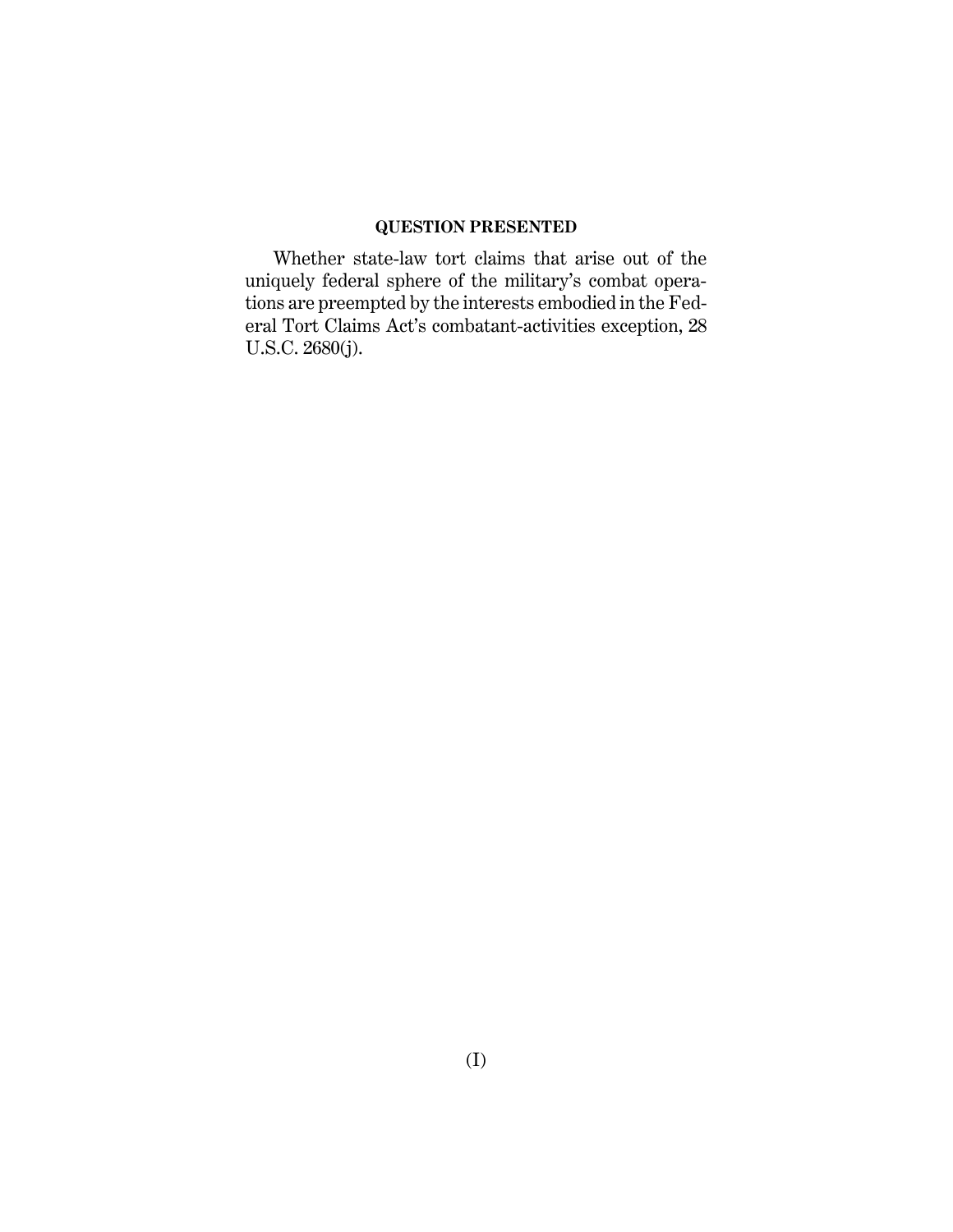## **PARTIES TO THE PROCEEDING AND CORPORATE DISCLOSURE STATEMENT**

Petitioner is Midwest Air Traffic Control Service, Inc. Petitioner has no parent corporation, and no publicly held company owns 10% or more of its stock.

Respondents are Jessica T. Badilla; Ingrid S. Bulos; Consorcia A. Castillo; Josephine R. Elbanbuena; Michelle S. Medina; Nela A. Padura; and Acea M. Mosey, Erie County Public Administrator.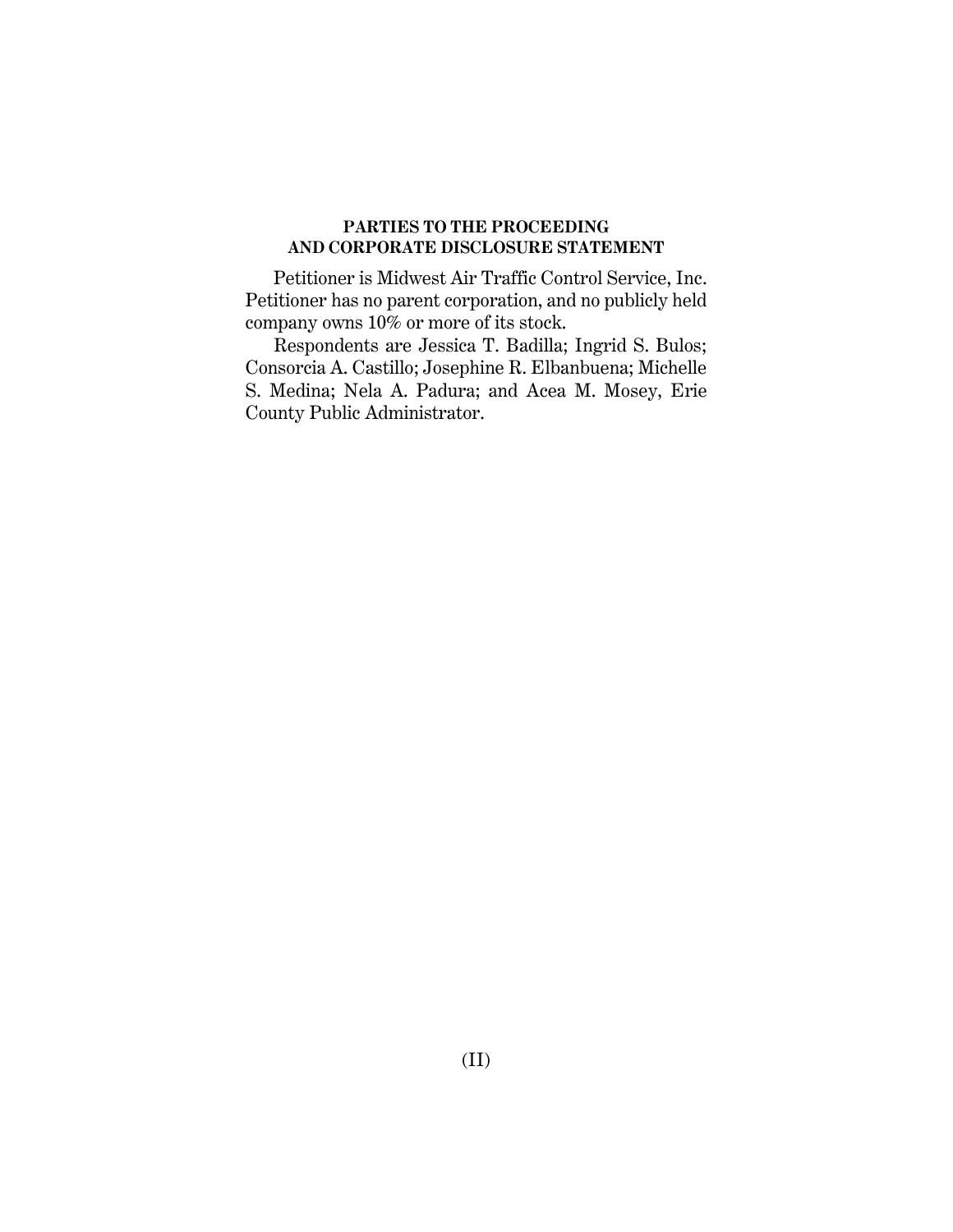## **RELATED PROCEEDINGS**

United States District Court (W.D.N.Y.):

*Badilla* v. *National Air Cargo, Inc.*, Civ. No. 12-1066 (Jan. 17, 2020)

United States Court of Appeals (2d Cir.):

*Badilla* v. *National Air Cargo, Inc.*, No. 20-608 (Aug. 9, 2021)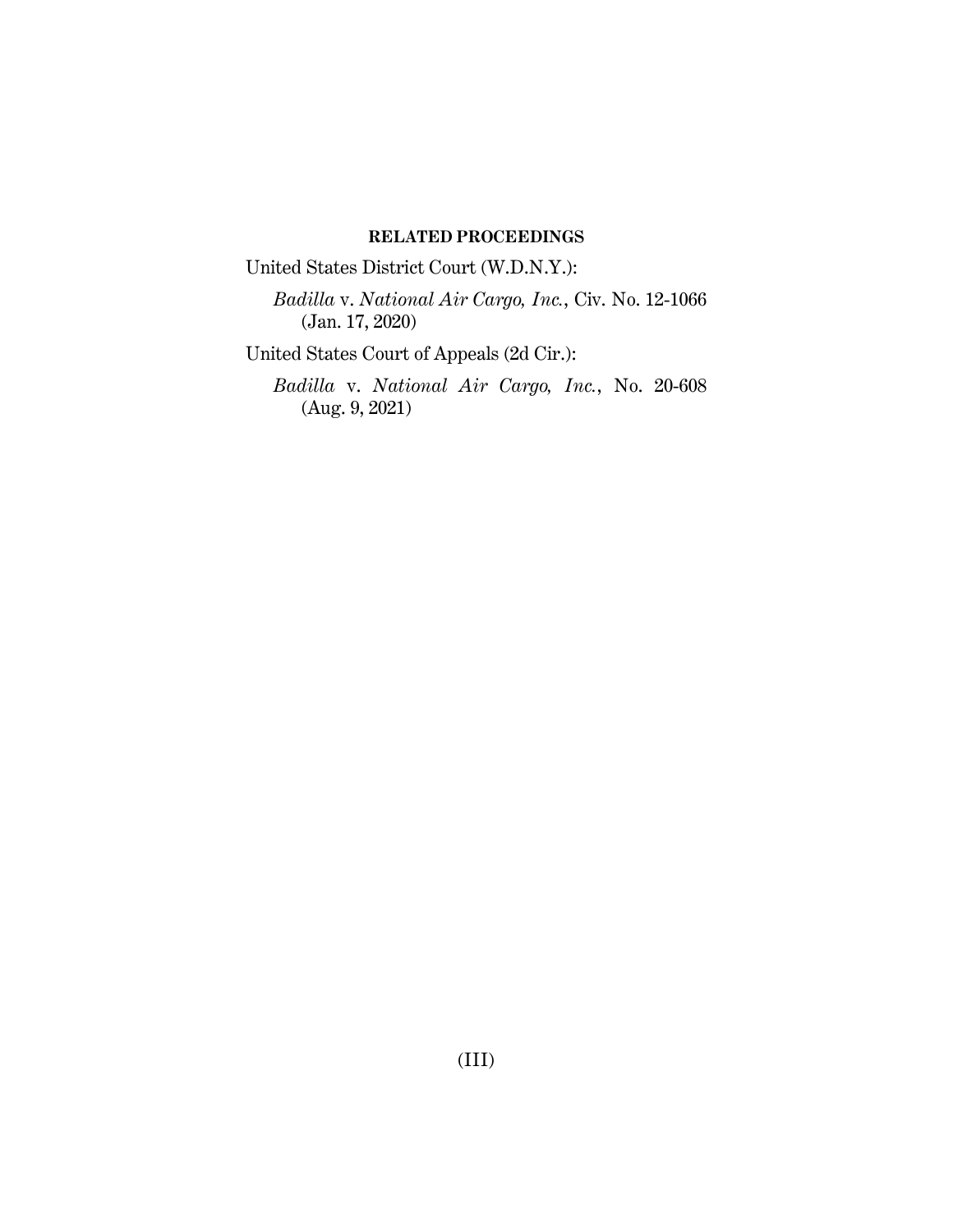# **TABLE OF CONTENTS**

|                                                                                                      | Page |
|------------------------------------------------------------------------------------------------------|------|
|                                                                                                      |      |
|                                                                                                      |      |
|                                                                                                      |      |
|                                                                                                      |      |
|                                                                                                      |      |
|                                                                                                      |      |
|                                                                                                      |      |
| A. The decision below deepens an existing circuit<br>conflict and is at odds with the United States' |      |
| B. The question presented is important                                                               |      |
|                                                                                                      |      |
|                                                                                                      |      |
|                                                                                                      |      |

# **TABLE OF AUTHORITIES**

#### Cases:

| Banco Nacional de Cuba v. Sabbatino,                      |
|-----------------------------------------------------------|
|                                                           |
| <i>Boyle v. United Technologies Corp.,</i>                |
|                                                           |
| <i>Harris v. Kellogg Brown &amp; Root Services, Inc.,</i> |
| 724 F.3d 458 (3d Cir. 2013),                              |
| cert. denied, 574 U.S. 1120 (2015)  11, 16, 17, 18        |
| KBR, Inc., Burn Pit Litigation, In re,                    |
| 744 F.3d 326 (4th Cir. 2014),                             |
| cert. denied, 574 U.S. 1120 (2015)  11, 16, 17, 18        |
| Koohi v. United States, 976 F.2d 1328 (1992),             |
| cert. denied, 508 U.S. 960 (1993)  10, 14, 15             |
| Saleh v. Titan Corp., 580 F.3d 1 (D.C. Cir. 2009),        |
|                                                           |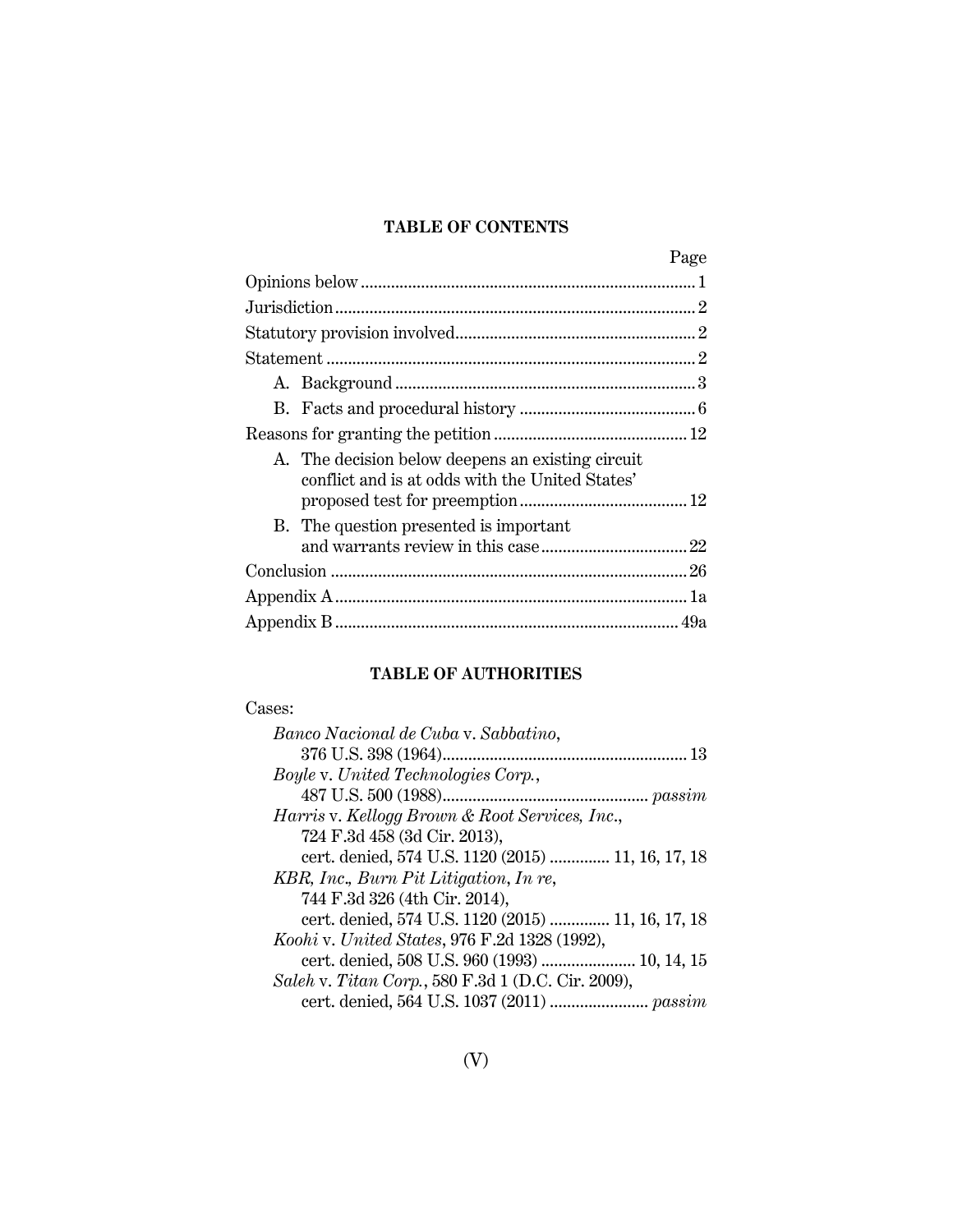| Case—continued:                                         |  |
|---------------------------------------------------------|--|
| Texas Industries, Inc. v. Radcliff Materials, Inc.,     |  |
|                                                         |  |
| Constitution and statutes:                              |  |
|                                                         |  |
|                                                         |  |
| Federal Tort Claims Act:                                |  |
|                                                         |  |
|                                                         |  |
|                                                         |  |
|                                                         |  |
|                                                         |  |
| Miscellaneous:                                          |  |
| Department of Defense,                                  |  |
| Report of the Quadrennial Defense Review                |  |
| (May 1997) <tinyurl.com dodmay1997="">  3</tinyurl.com> |  |
| Major Jeffrey B. Garber,                                |  |
| The (Too) Long Arm of the Tort Law:                     |  |
| Expanding the Federal Tort Claims Act's                 |  |
| Combatant Activities Immunity Exception                 |  |
| to Fit the New Reality of Contractors on the            |  |
| 23<br>Battlefield, Army Lawyer (Sept. 2016)             |  |
| Heidi M. Peters, Congressional Research Service,        |  |
| R43074, Department of Defense's Use                     |  |
| of Contractors to Support Military Operations:          |  |
| Background, Analysis, and Issues for Congress           |  |
| 4<br>$(2013)$                                           |  |
| Moshe Schwartz & Jennifer Church, Congressional         |  |
| Research Service, R44116, Department                    |  |
| of Defense Contractor and Troop Levels in               |  |
|                                                         |  |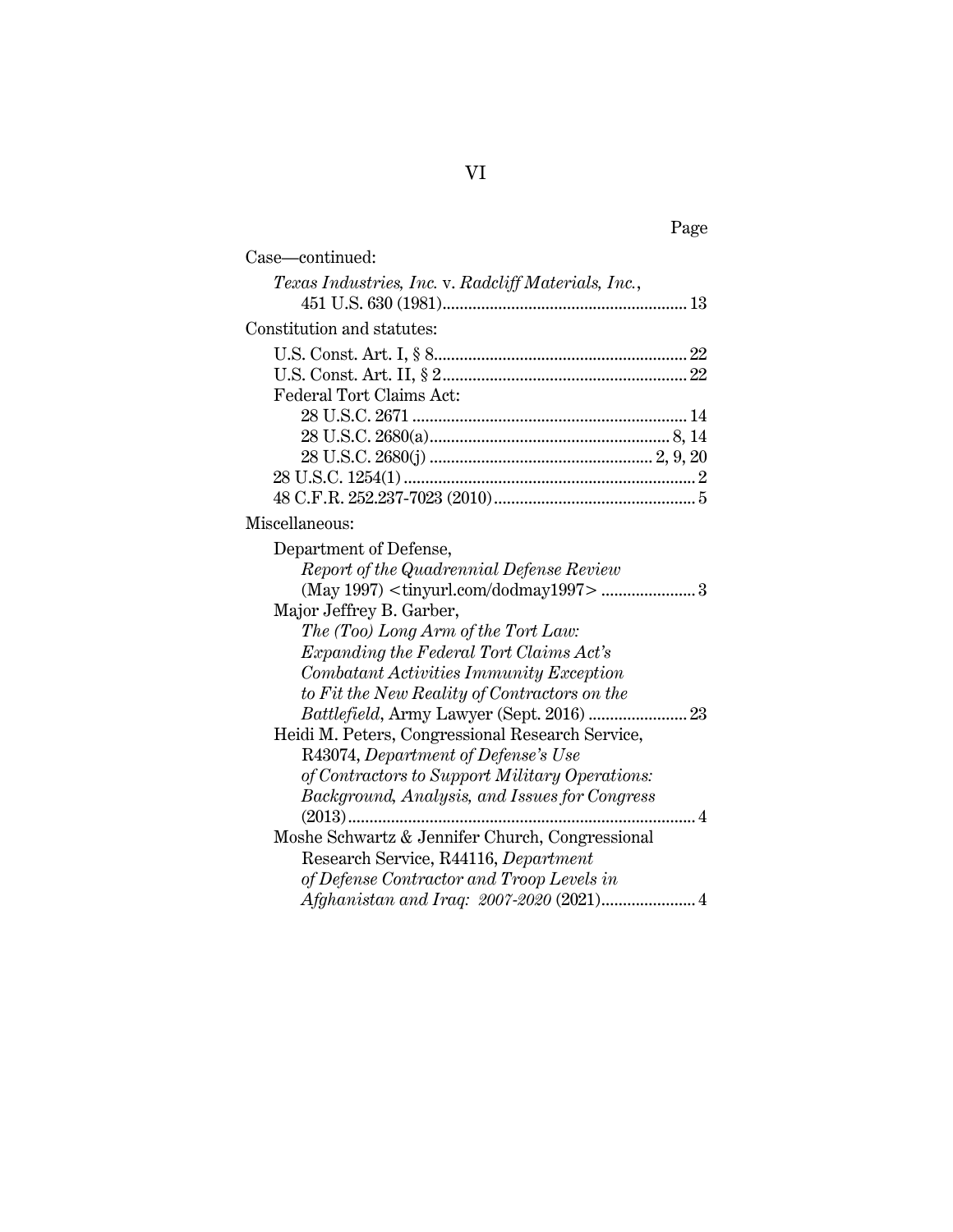# In the Supreme Court of the United States

No.

MIDWEST AIR TRAFFIC CONTROL SERVICE, INC., **PETITIONER** 

*v.*

JESSICA T. BADILLA, ET AL.

*ON PETITION FOR A WRIT OF CERTIORARI TO THE UNITED STATES COURT OF APPEALS FOR THE SECOND CIRCUIT*

## **PETITION FOR A WRIT OF CERTIORARI**

Midwest Air Traffic Control Service, Inc., respectfully petitions for a writ of certiorari to review the judgment of the United States Court of Appeals for the Second Circuit in this case.

#### **OPINIONS BELOW**

The opinion of the court of appeals (App., *infra*, 1a-48a) is reported at 8 F.4th 105. The order of the district court adopting the magistrate judge's report and recommendation (App., *infra*, 49a-84a) is reported at 433 F. Supp. 3d 428.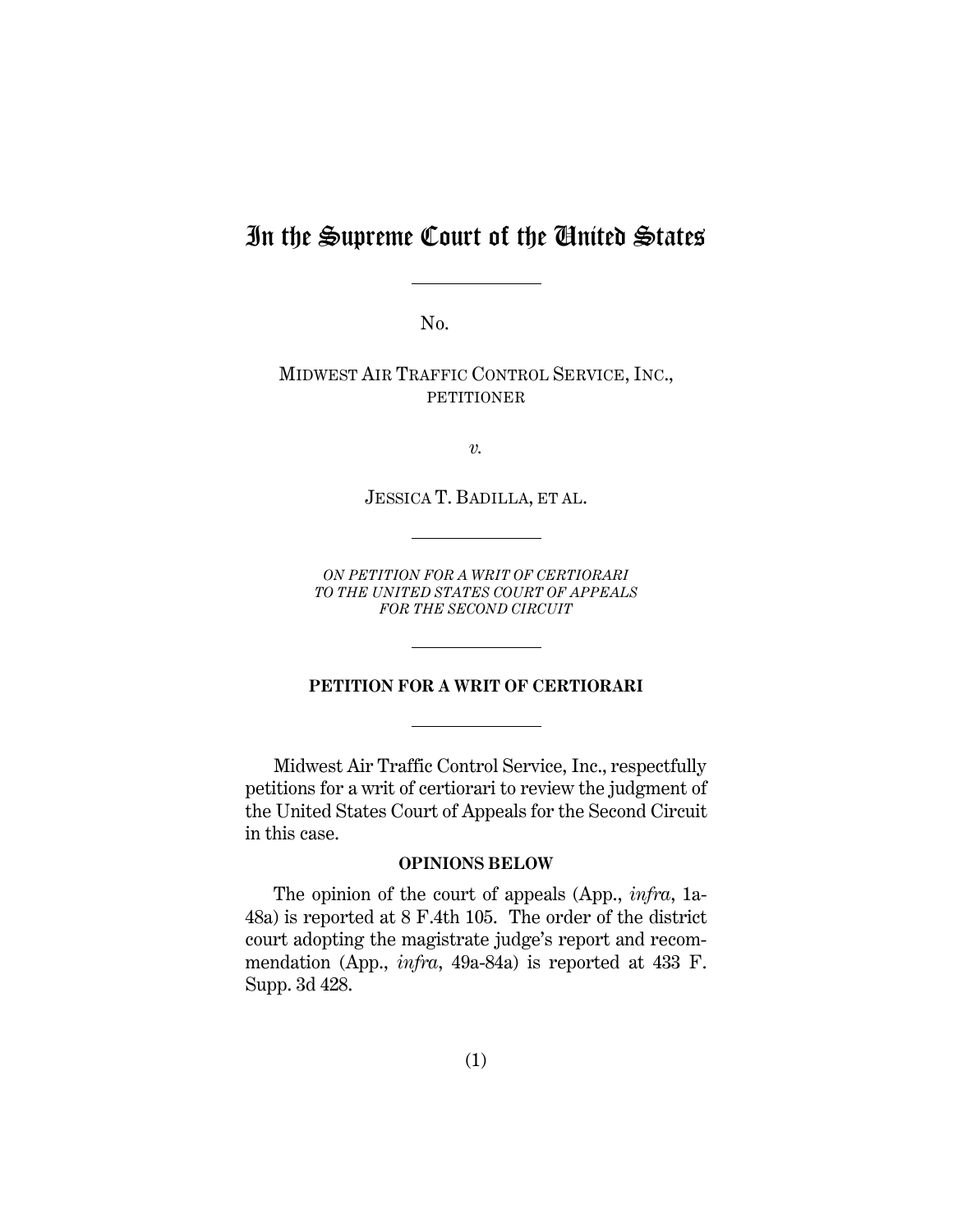#### **JURISDICTION**

The judgment of the court of appeals was entered on August 9, 2021. On October 22, 2021, Justice Sotomayor extended the time within which to file a petition for a writ of certiorari to and including December 8, 2021. The jurisdiction of this Court is invoked under 28 U.S.C. 1254(1).

#### **STATUTORY PROVISION INVOLVED**

Section 2680(j) of Title 28 of the United States Code provides that the United States' waiver of sovereign immunity shall not apply to:

Any claim arising out of the combatant activities of the military or naval forces, or the Coast Guard, during time of war.

#### **STATEMENT**

This case presents a question of exceptional importance involving the preemption of state-law tort claims against federal contractors providing support to military operations. In *Boyle* v. *United Technologies Corp.*, 487 U.S. 500 (1988), this Court, looking to the federal interests embodied in the discretionary-function exception of the Federal Tort Claims Act (FTCA), held that those interests preempted design-defect claims against a military contractor. Five courts of appeals have applied *Boyle*'s reasoning to the FTCA's combatant-activities exception and held that the interests embodied in the combatant-activities exception also preempt state-law claims against military contractors in certain circumstances. Yet those courts have embraced different articulations of the federal interest at stake and applied different tests to determine the appropriate scope of preemption. The resulting conflict creates the precise inconsistency in applicable law that federal preemption is intended to avoid, and it has a detrimental impact on military effectiveness.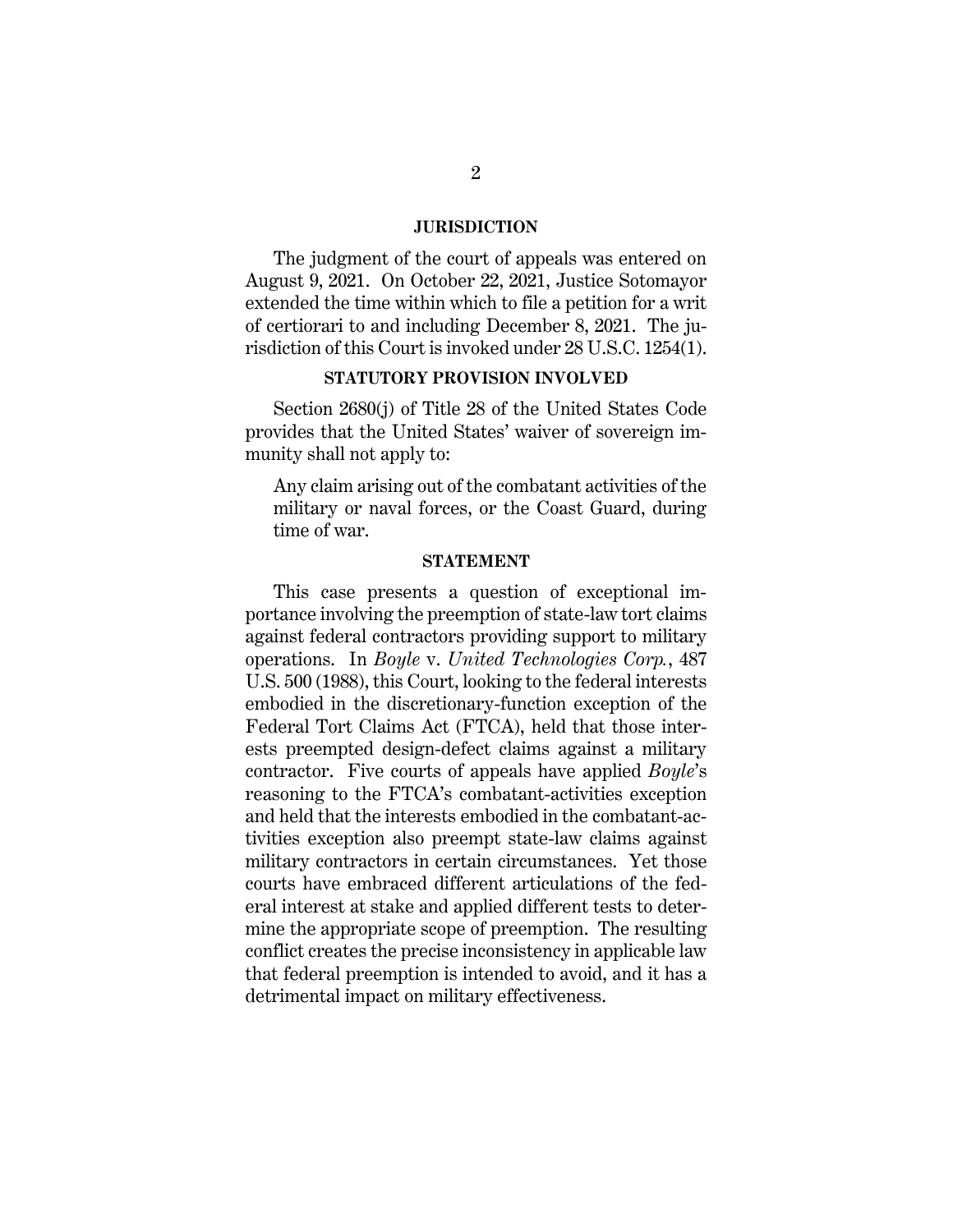In the decision below, the court of appeals expressly deepened the existing conflict, adopting the majority view of the federal interest at stake but announcing a novel test to determine the scope of preemption. Applying that test, the court of appeals concluded that respondents' state-law negligence claims against petitioner for air traffic control services provided in Afghanistan in support of United States military operations were not preempted. The outcome would have been different if the court had applied the test adopted by at least one of the other circuits, or the test proffered by the Solicitor General in previous cases.

As the Solicitor General recognized in briefs in those cases, the question presented warrants the Court's review. It has significant implications for the Nation's military operations, and the courts of appeals are unambiguously split along two separate axes. Moreover, this case is an ideal vehicle for resolution of the issue, as it does not present any of the vehicle problems that the Solicitor General identified in previous cases. The petition for a writ of certiorari should therefore be granted.

#### **A. Background**

1. Over the last thirty years, contractors have played a critical role in United States military operations overseas. Until the Gulf War, uniformed soldiers performed almost all combat support functions essential to the war efforts of the United States. But with ongoing budget reductions and the transition to an all-volunteer military, it became impossible for uniformed troops effectively to execute most combat operations without extensive support from contractors. Cf. Department of Defense, *Report of the Quadrennial Defense Review* 53-57 (May 1997) <tinyurl.com/dodmay1997>. The government thus turned to contractors for such critical tasks as "providing armed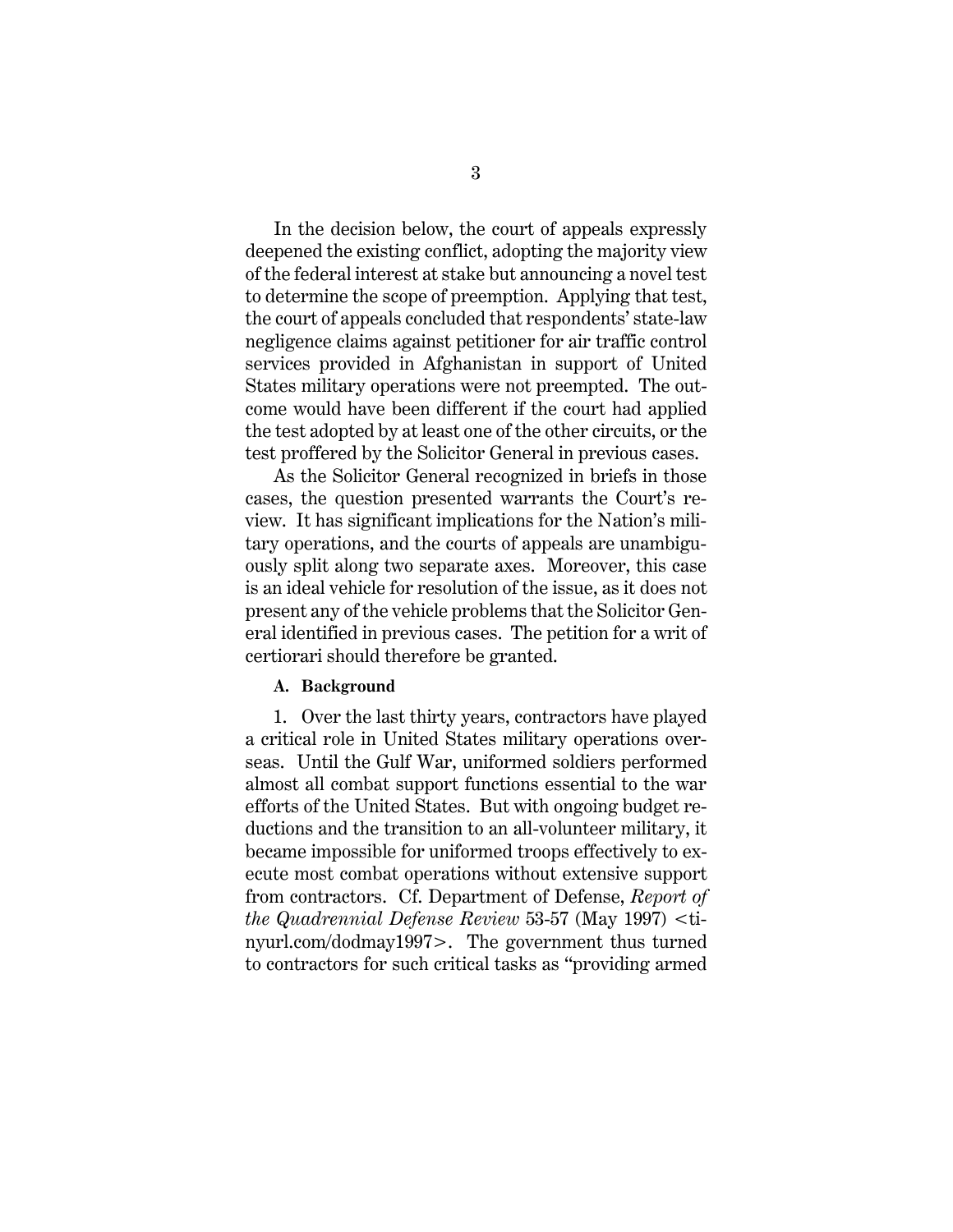security to convoys and installations, providing life support to forward deployed warfighters, conducting intelligence analysis, and training local security forces." Moshe Schwartz & Jennifer Church, Congressional Research Service, R43074, *Department of Defense's Use of Contractors to Support Military Operations: Background, Analysis, and Issues for Congress* 3 (2013) (2013 CRS Report).

The relationship between uniformed troops and civilian contractors has become both symbiotic and entrenched. By relying on contractors for various tasks, the military has been able to "free[] up uniformed personnel to conduct combat operations," "provid[e] expertise in specialized fields," and "quickly deliver[] critical support capabilities tailored to specific military needs." 2013 CRS Report 3. During the wars in Iraq and Afghanistan, contractors frequently outnumbered uniformed troops; at times, the ratio of contractors to troops in Afghanistan was as high as three-to-one. See Heidi M. Peters, Congressional Research Service, R44116, *Department of Defense Contractor and Troop Levels in Afghanistan and Iraq: 2007-2020*, at 7 tbl.1 (2021). As is relevant here, in the fall of 2009, there were approximately 104,100 contractors in Afghanistan, compared to 62,300 uniformed troops. See *ibid*.

2. In September 2009, the Navy awarded a five-year contract to Readiness Management Support L.C. for "Air Traffic Control and Landing Systems" in Southwest Asia. C.A. App. 1931-1932. With the support of three preapproved subcontractors, including petitioner Midwest Air Traffic Control Services, Inc., Readiness was required to "provid[e] air traffic management and electronic equipment maintenance services to support air traffic control operations, airfield management, aviation weather observing, forecasting and reporting," as well as operate and maintain "air to ground communications," "surveillance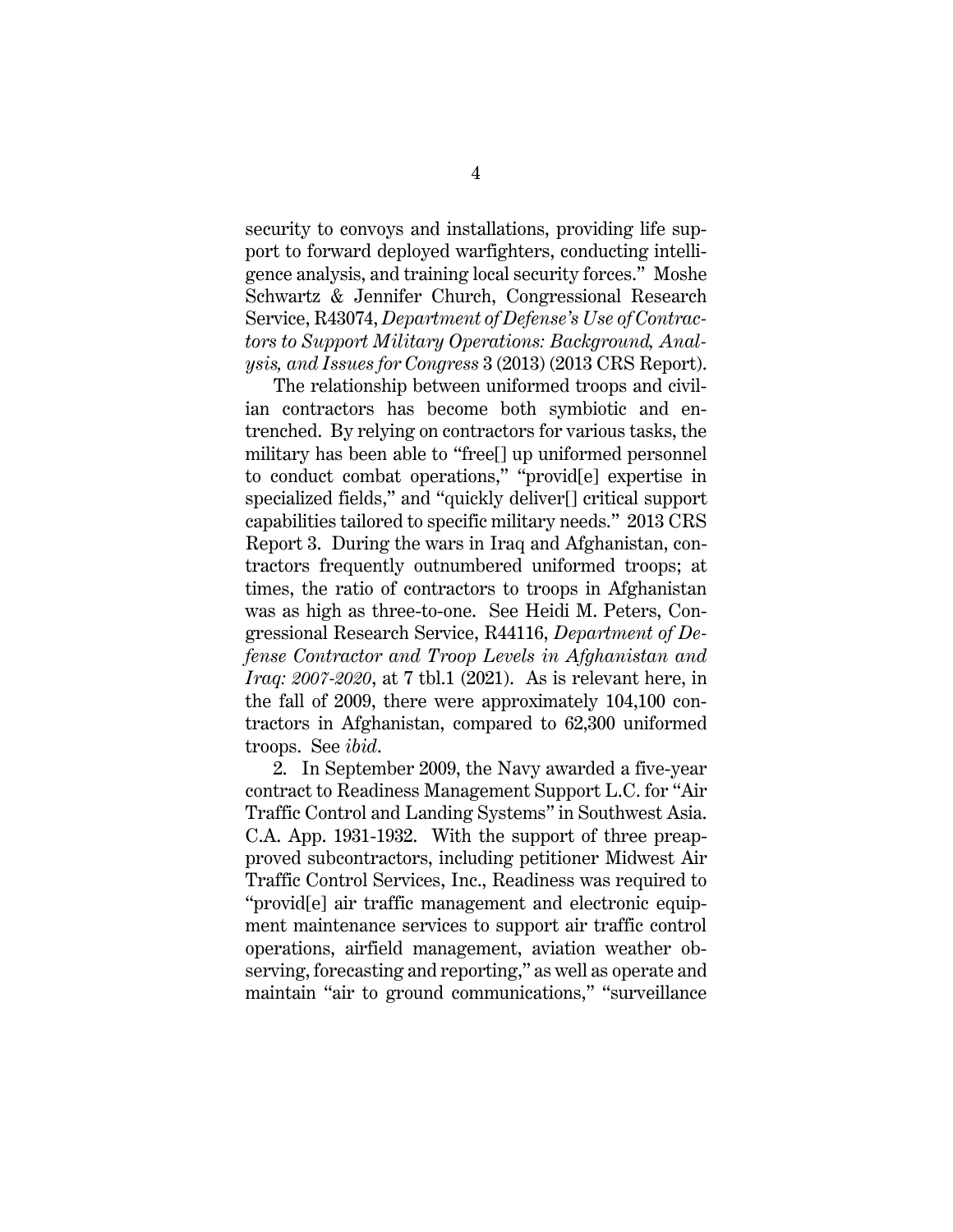and precision radar systems," "voice communications systems," and "aviation weather systems" at multiple locations in U.S. Central Command's area of responsibility in Southwest Asia. *Id*. at 1946 (parentheticals omitted).

Consistent with its subcontract with Readiness, petitioner was tasked with providing air traffic services for United States military operations in Kabul, Afghanistan. D. Ct. Dkt. 155-31, at 3. The government deemed petitioner's personnel to be "mission essential personnel," providing "essential contract[or] service" under Department of Defense regulations. C.A. App. 1946. That designation referred to the provision of "vital systems \* \* \* in support of military missions" and "mission-essential functions \* \* \* that must be performed under all circumstances"—including "during crisis situations"—in order "to achieve [Department of Defense] component missions or responsibilities." 48 C.F.R. 252.237-7023 (2010). As the prime contract explained in greater detail, the relevant air traffic services "provide[d] mission critical capabilities supporting joint services military personnel, host nation military, and coalition forces," and were subject to change as the government's "mission requirements evolve[d]." C.A. App. 1946-1947.

The military treated petitioner's personnel consistent with their designation as "mission essential personnel." Under the terms of the prime contract, contractor personnel may be authorized to wear military clothing and to carry weapons. C.A. App. 2019. In Kabul, moreover, contractor personnel were required to reside on base under the direction of United States military officers. *Id*. at 1809. And during operations in Afghanistan, contractor personnel who were "authorized to accompany U.S. Armed Forces in the field" were "subject to the jurisdiction of the Uniform Code of Military Justice." *Id*. at 2018.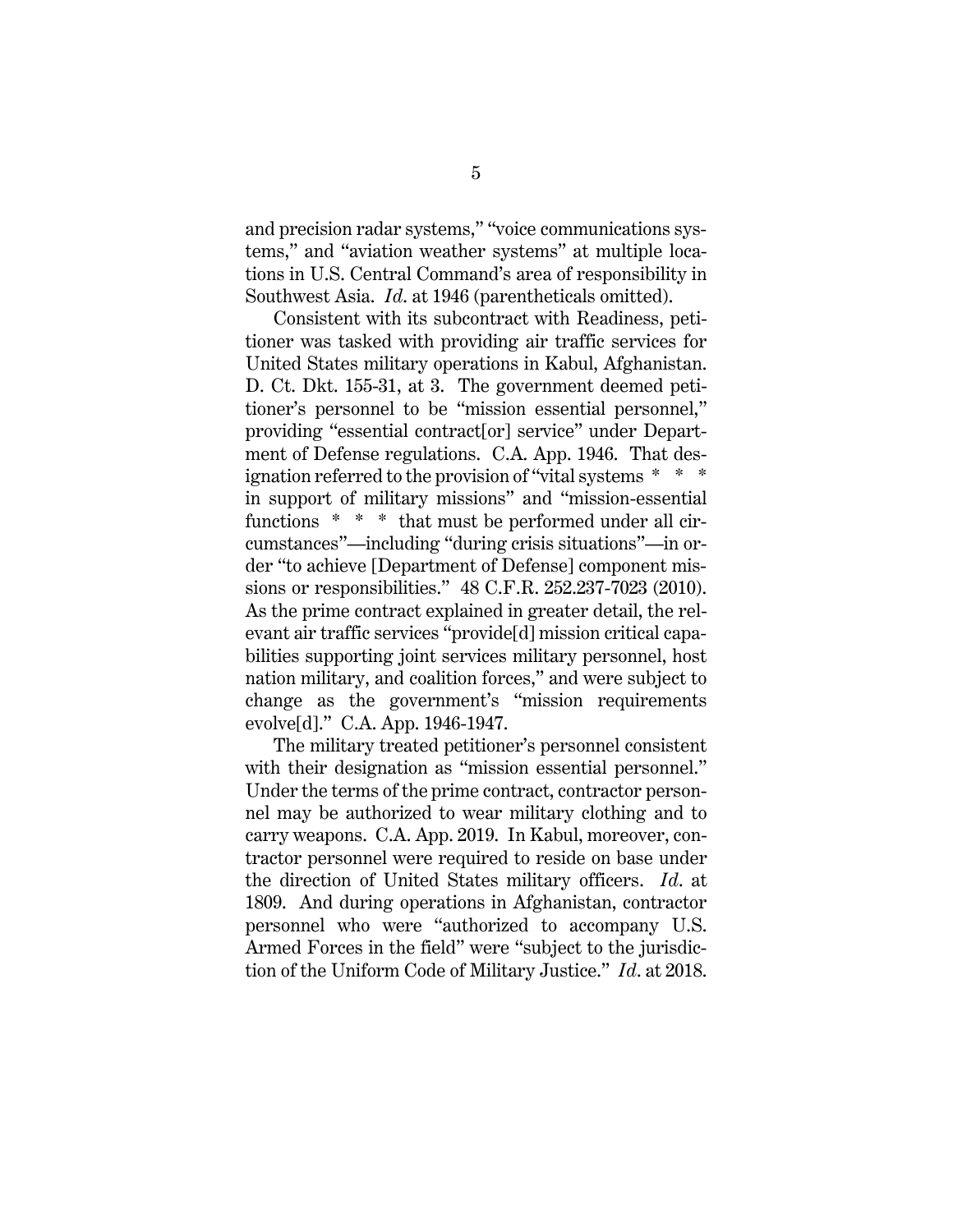#### **B. Facts And Procedural History**

1. This case arises from the fatal crash of a civilian cargo flight, Transafrik International Flight 662, into a mountain near the Kabul Afghanistan International Airport on October 12, 2010.

At the time, Kabul Airport belonged to the government of Afghanistan, and the North Atlantic Treaty Organization (NATO) supervised its air traffic control tower. During the day, NATO and Afghan civilian controllers operated the control tower; at night, petitioner's personnel took over operations (but were not responsible for any training). App., *infra*, 3a.

Before petitioner's contract, because there were not enough NATO civilian air traffic controllers, Air Force controllers filled those positions. C.A. App. 464. While petitioner's personnel replaced those uniformed controllers, they still took direction from Air Force officers, who retained "operational control." *Id*. at 492-493, 571-572. The Air Force designed that arrangement to achieve the "continuity and experience" it deemed "desirable in an air traffic control force." *Id*. at 464-465.

Although Kabul Airport was officially designated as a civilian airport, it was a "pivotal hub" for the military; the movement of troops, supplies, and armed combat aircraft were among the airport's "prime missions." C.A. App. 558. Approximately 75% of the air traffic at Kabul Airport was combat-related, and the remaining 25% was civilian. App., *infra*, 53a-54a; see C.A. App. 488. Unsurprisingly, given its predominantly military operations, the airport faced regular attacks from insurgents. C.A. App. 298-299.

2. On the evening of October 12, 2010, Flight 662 departed from Bagram Air Base, a United States military base approximately thirty miles to the north, to Kabul Airport. The eight people on board the flight included the six decedents represented by respondents here, all of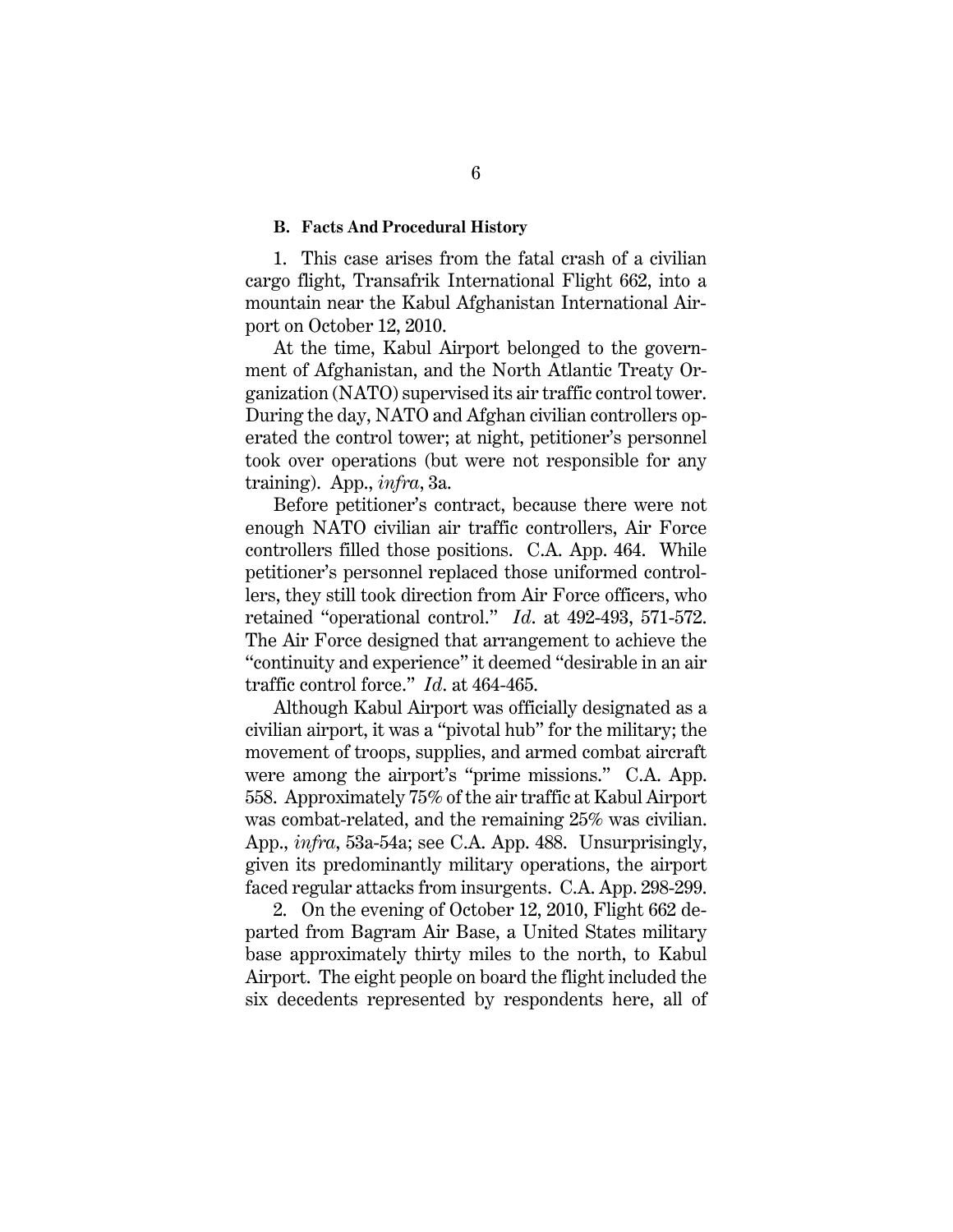whom were from the Philippines. Three days before the flight, another Transafrik pilot had sent an e-mail to airline employees—including the pilot who would captain Flight 662—noting that the plane was having difficulties with its terrain avoidance warning system; the plane did not have a working ground proximity warning system. App., *infra*, 6a-7a.

Although the flight was departing after sunset and under hazy conditions, the pilot decided to operate under visual flight rules. A pilot flying under visual rules is responsible for seeing and avoiding obstacles, such as other aircraft and terrain. By contrast, a pilot flying under instrument rules must rely on air traffic control for obstacle avoidance and must reach a greater altitude and distance from the airport so as to allow the plane to appear clearly on radar, considerably extending the length of a short flight like this one. Whether to fly under visual or instrument rules is the pilot's choice. App., *infra*, 8a.

Under visual rules, the flight would take approximately ten minutes. App., *infra*, 8a.Consistent with practices under visual rules, petitioner's air traffic controller at Kabul Airport did not assign an altitude to Flight 662 when he cleared the aircraft for landing. *Id*. at 10a-11a. The United States military had not provided any equipment to the control tower that could have calculated the aircraft's proximity to any specific terrain feature. *Id*. at 67a. Although the radar equipment in the tower could provide information about the positions of planes relative to one another, it was temporarily down at the time Flight 662 was cleared for landing. *Id*. at 11a.

Minutes later, the radar equipment was again operational, and the air traffic controller was able to see Flight 662's relative position to another incoming flight—a civilian flight not yet cleared for landing. The tower asked the pilot of Flight 662 if he could extend the downwind leg of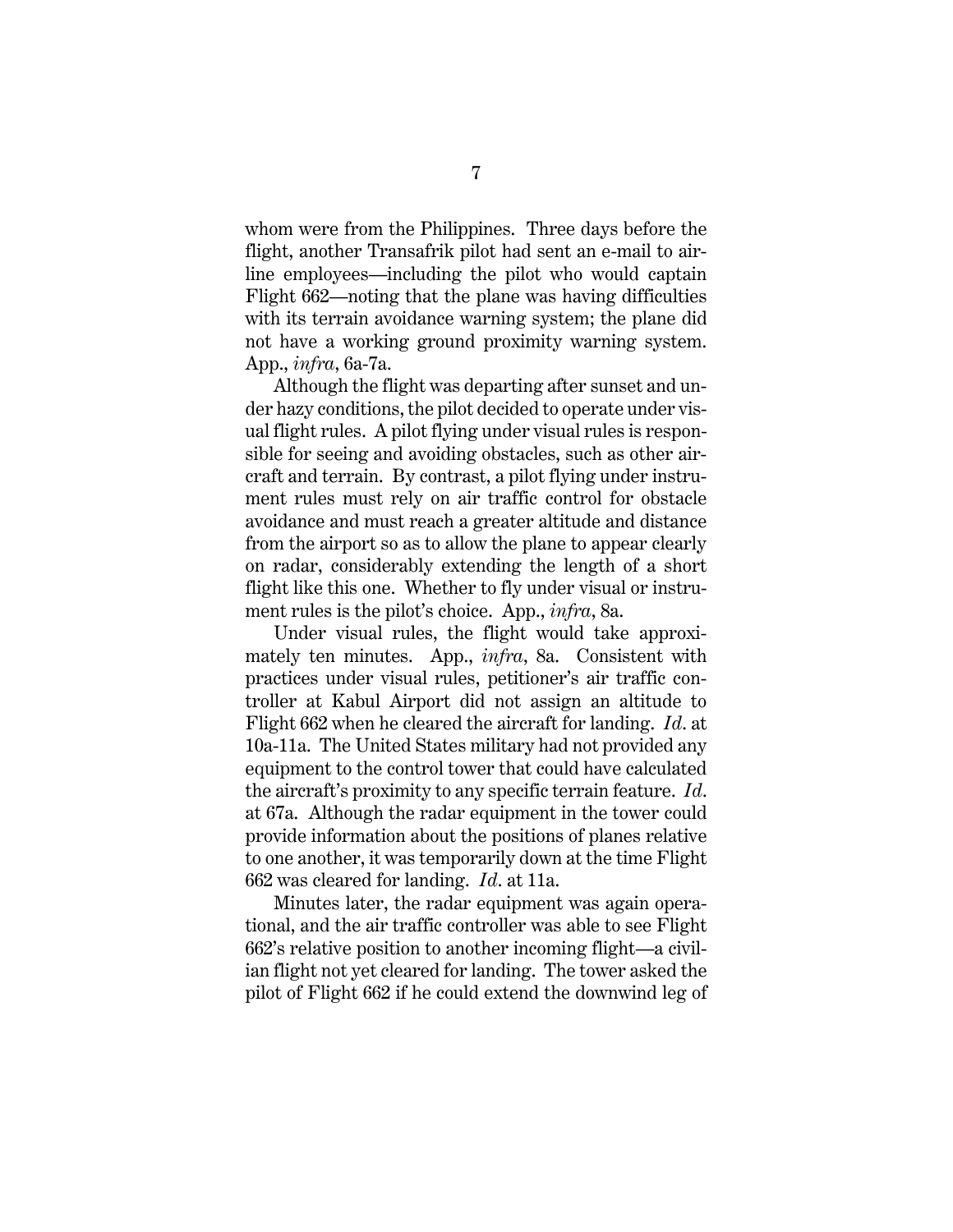the flight to provide spacing for the other aircraft to land first. The pilot said that he could do so. A short time later, the plane flew into a mountain approximately ten miles east of the airport, killing everyone on board. App., *infra*, 11a-15a.

3. On October 2, 2012, respondents, the administrators of the estates of six of the eight victims, filed suit against petitioner and others in New York state court. As is relevant here, the complaint alleged that petitioner's personnel were negligent in various respects, including by failing to instruct Flight 662 to keep a "safe and proper separation" from the surrounding terrain. App., *infra*, 15a-16a; see C.A. App. 142-143. After the case was removed to federal court, petitioner moved for summary judgment, arguing, in relevant part, that the combatantactivities exception of the Federal Tort Claims Act preempted respondents' tort claims.

The motion was referred to a magistrate judge, and the magistrate judge recommended granting the motion. App., *infra*, 51a. As is relevant here, in evaluating petitioner's preemption defense, the magistrate judge applied the analysis set forth in *Boyle* v. *United Technologies Corp*., 487 U.S. 500 (1988). App., *infra*, 59a-71a. There, this Court held that product-liability claims against military contractors are preempted where "a significant conflict exists between an identifiable federal policy or interest and the operation of state law." *Boyle*, 487 U.S. at 507 (internal quotation marks, brackets, and citation omitted). In so holding, this Court looked to the discretionary-function exception in the Federal Tort Claims Act, 28 U.S.C. 2680(a), to inform the definition of the federal interests and the scope of the preemption defense.

Here, the magistrate judge focused on the federal interest embodied in a different exception to the FTCA the combatant-activities exception, which bars claims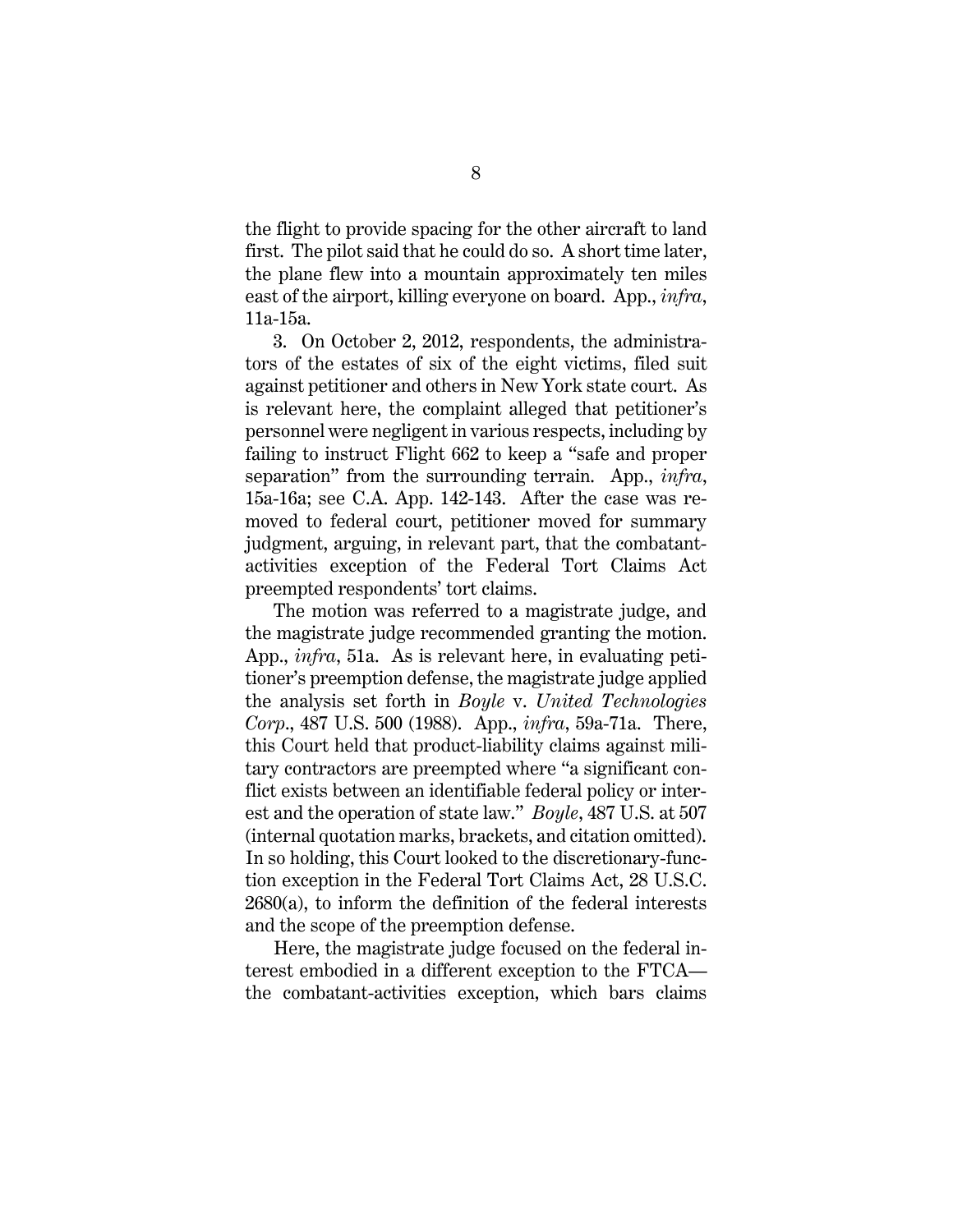"arising out of the combatant activities of the military or naval forces \* \* \* during time of war." 28 U.S.C. 2680(j). The magistrate judge followed the reasoning of *Saleh* v. *Titan Corp.*, 580 F.3d 1 (2009), cert. denied, 564 U.S. 1037 (2011), in which the District of Columbia Circuit applied *Boyle*'s reasoning to the combatant-activities exception. App., *infra*, 66a-67a.

Under that framework, the magistrate judge explained that the relevant federal interest embodied in the exception is "eliminating tort concepts from the battlefield," and that this "suggests that *any* non-federal substantive negligence law will cause significant conflict with that interest." App., *infra*, 66a (internal quotation marks and citation omitted; emphasis added). Quoting *Saleh*, the magistrate judge concluded that, "[d]uring wartime, where a private service contractor is integrated into combatant activities over which the military retains command authority, a tort claim arising out of the contractor's engagement in such activities shall be preempted." *Id*. at 63a (quoting 580 F.3d at 9) (alteration in original).

As applied to the facts here, the magistrate judge determined that petitioner was engaged in "combatant activities" at Kabul Airport, which "include not only physical violence, but activities both necessary to and in direct connection with actual hostilities," because "it is undisputed that [the airport] was subject to insurgent attacks." App., *infra*, 68a, 70a (citation omitted). Even under a narrower preemption rationale, however, the magistrate judge noted that preemption would be proper because "the core of the plaintiffs' claim"—that petitioner "failed to provide terrain separation services" to Flight 662—"at least partially implicates the military's decision to not equip the [Kabul Airport] air traffic control tower with resources to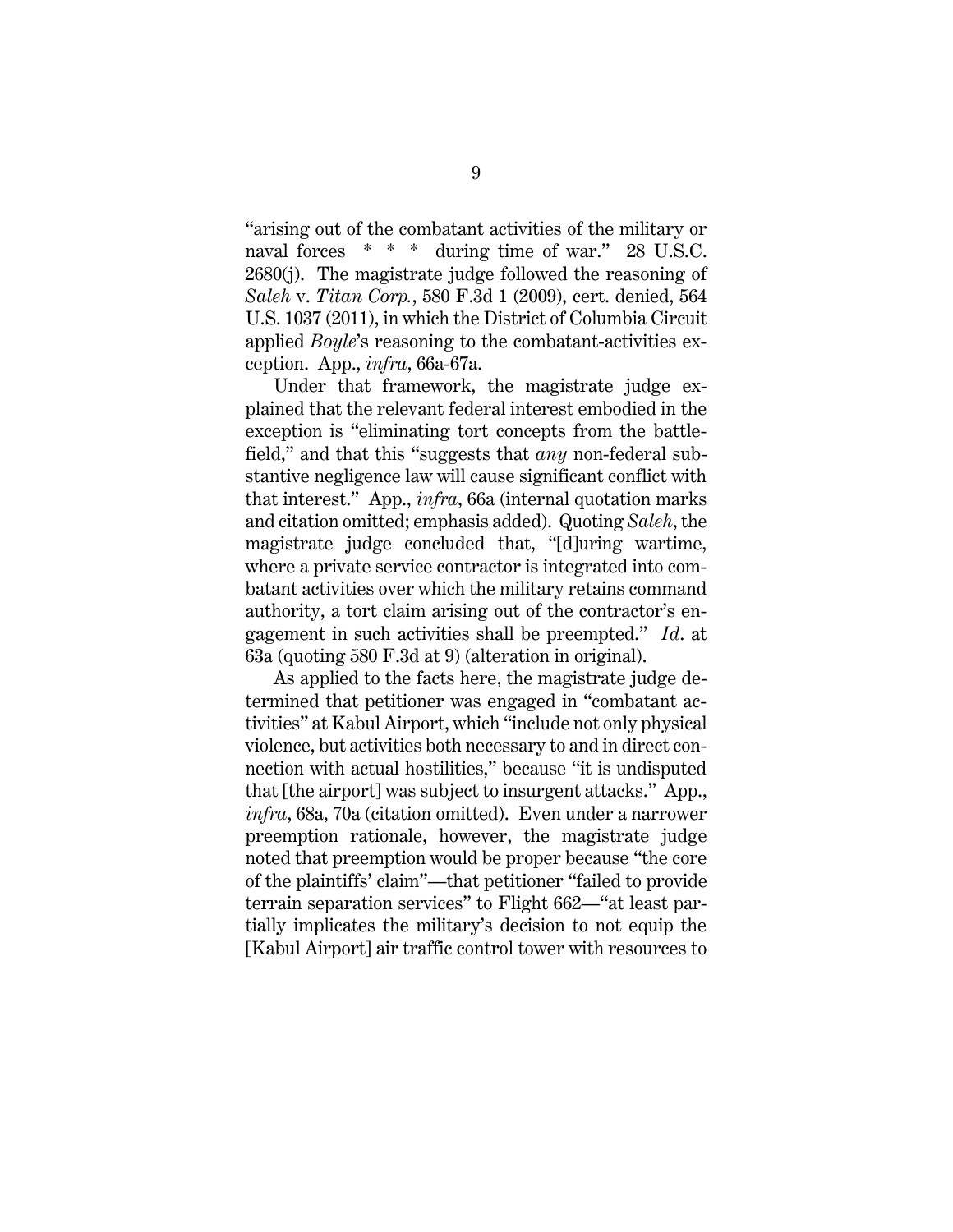provide that service or to adopt guidelines that made terrain separation the responsibility of the controllers." *Id*. at 67a.

The district court adopted the magistrate judge's report and recommendation. App., *infra*, 49a-51a.

4. The court of appeals vacated and remanded. App., *infra*, 1a-48a.

The court of appeals began its analysis by noting that, under *Boyle*'s "limited holding," state-law tort claims against military contractors are preempted "only where the federal Government has mandated the action that allegedly violated state law." App., *infra*, 21a. The court recognized that "several of [its] sister [c]ircuits have to varying degrees extended the application of *Boyle* to the FTCA's combatant activities exception." *Id*. at 22a.But the court declined to hold that the combatant-activities exception preempts all tort claims that arise from a contractor's "involvement in combatant activities of the U.S. military," *ibid*., asserting that "[e]ven those who favor broad protection for military contractors question the legal basis for a judicial expansion of *Boyle* beyond the 'special circumstances' of that case," *id*. at 29a (citations omitted).

In order to limit the import of *Boyle* to "its direct conflict rationale," App., *infra*, 31a, the court of appeals proceeded to deepen an existing circuit conflict by rejecting the reasoning of every federal court of appeals to have spoken on the preemption question. *Id*. at 31a-35a. As a first step in its analysis, the court identified the relevant federal interest as "foreclosing state regulation of the military's battlefield decisionmaking." *Id*. at 32a. In so doing, the court of appeals rejected the "narrow view" taken by the Ninth Circuit in *Koohi* v. *United States*, 976 F.2d 1328 (1992), cert. denied, 508 U.S. 960 (1993), and the "broad view" of the D.C. Circuit in *Saleh*, *supra*. App., *infra*, 25a, 32a. Instead, the court of appeals adopted a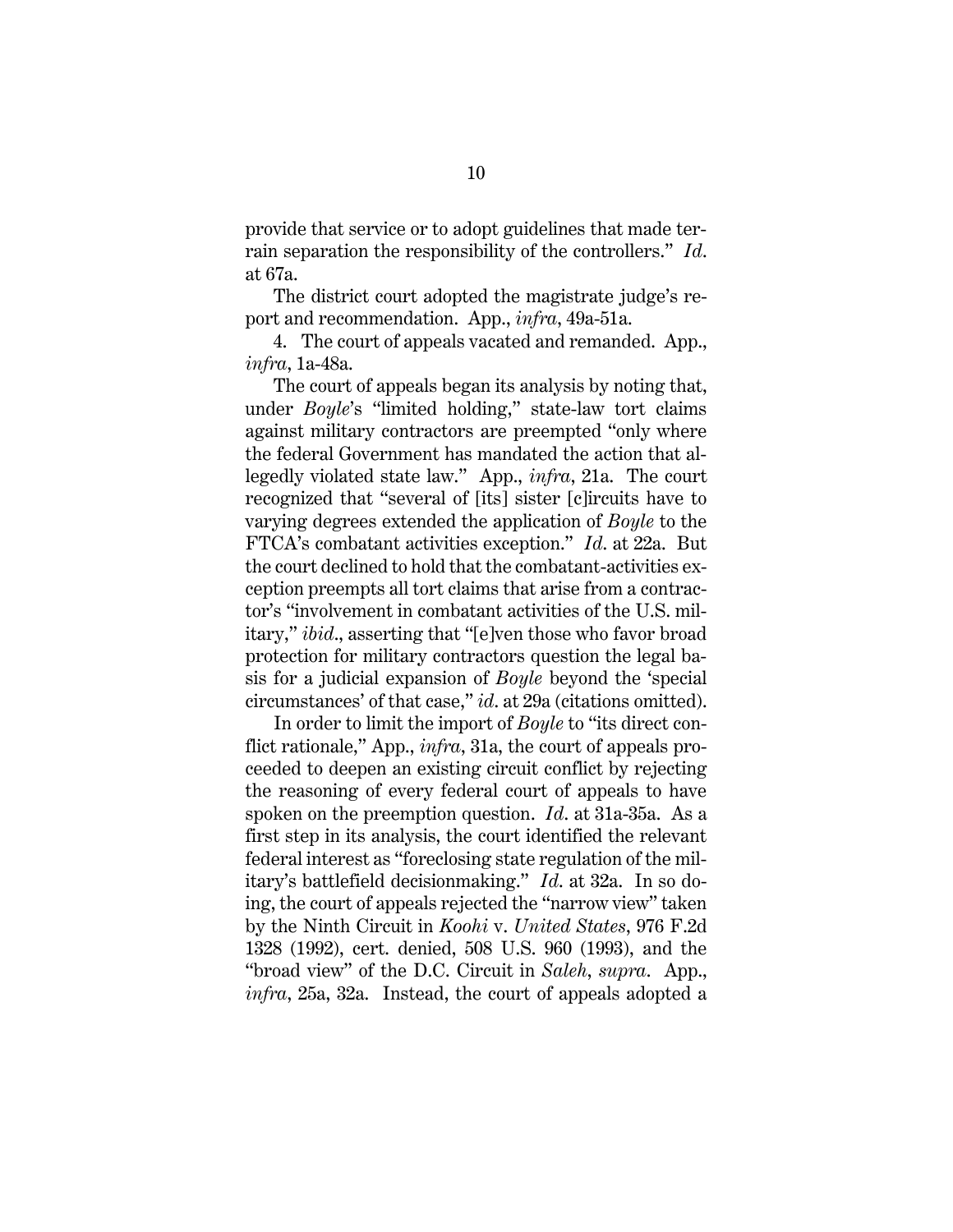formulation of the federal interest used by the Third Circuit in *Harris* v. *Kellogg Brown & Root Services, Inc.*, 724 F.3d 458 (2013), cert. denied, 574 U.S. 1120 (2015), and the Fourth Circuit in *In re KBR, Inc., Burn Pit Litigation*, 744 F.3d 326 (2014), cert. denied, 574 U.S. 1120 (2015). App., *infra*, 32a.

Next, the court of appeals explained that the federal interest does not conflict with state law "unless (1) the claim arises out of the contractor's involvement in the military's combatant activities, and (2) the military specifically authorized or directed the action giving rise to the claim." App., *infra*, 33a. This time, the court of appeals disagreed not only with the D.C. Circuit's test for determining the appropriate scope of preemption, but also with the tests of the Third and Fourth Circuits. *Id*. at 32a-35a.

Applying its novel test to the facts of this case, the court of appeals held that the combatant-activities exception did not preempt respondents' tort claims. App., *infra*, 35a. While seemingly assuming that petitioner was involved in the military's combatant activities, the court nevertheless found no preemption—because "[t]he government did not issue a specific instruction that compelled [petitioner's] directions to Flight 662," because "no member of the United States military was even present in the tower the evening of the fatal crash," and because "the military's decision to stock the [Kabul Airport] tower" with equipment unable to provide terrain separation services "did not alone permit tower controllers to divert flights \* \* \* without any warning or awareness of the flight's proximity to the surrounding terrain." *Id*. at 36a-37a.

The court of appeals remanded the case to the district court to determine at trial whether petitioner had breached its duty of care and proximately caused the crash. App., *infra*, 38a-48a.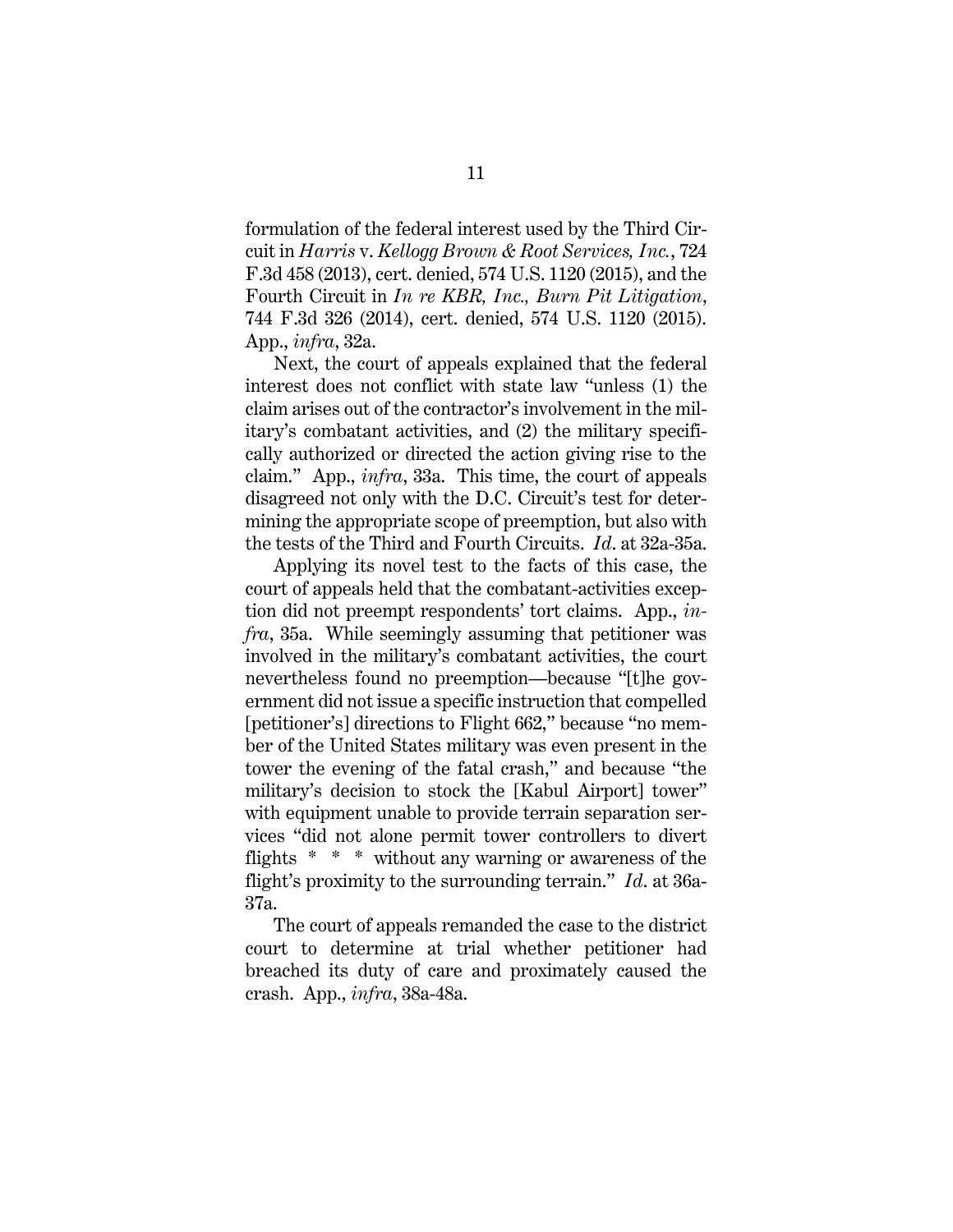5. Without opposition from respondents, the court of appeals granted petitioner's motion for a stay of the mandate pending the disposition of this petition for certiorari.

## **REASONS FOR GRANTING THE PETITION**

The decision below deepens an entrenched and expressly acknowledged conflict among the courts of appeals regarding the extent to which state-law tort claims against contractors are preempted by the federal interests embodied in the combatant-activities exception of the Federal Tort Claims Act. The court of appeals reversed the order granting petitioner's motion for summary judgment based on its novel interpretation of the preemptive scope of the exception. Under the alternative tests put forth by the D.C. Circuit or the Solicitor General, however, respondents' claims would clearly have been preempted.

The Solicitor General has repeatedly told this Court that the question presented is one of significant importance to the federal government that warrants the Court's review in an appropriate case. This is that case. The question was squarely presented and passed upon below, and this petition raises none of the complications that existed in previous petitions on the question. The petition for a writ of certiorari should be granted.

### **A. The Decision Below Deepens An Existing Circuit Conflict And Is At Odds With The United States' Proposed Test For Preemption**

As the court of appeals acknowledged, the decision below deepens a conflict among federal courts of appeals as to the proper test for determining when the federal interests embodied in the combatant-activities exception of the FTCA preempt state-law tort claims. Each of the courts of appeals to have considered the issue has correctly held that *Boyle*'s framework applies and that the combatant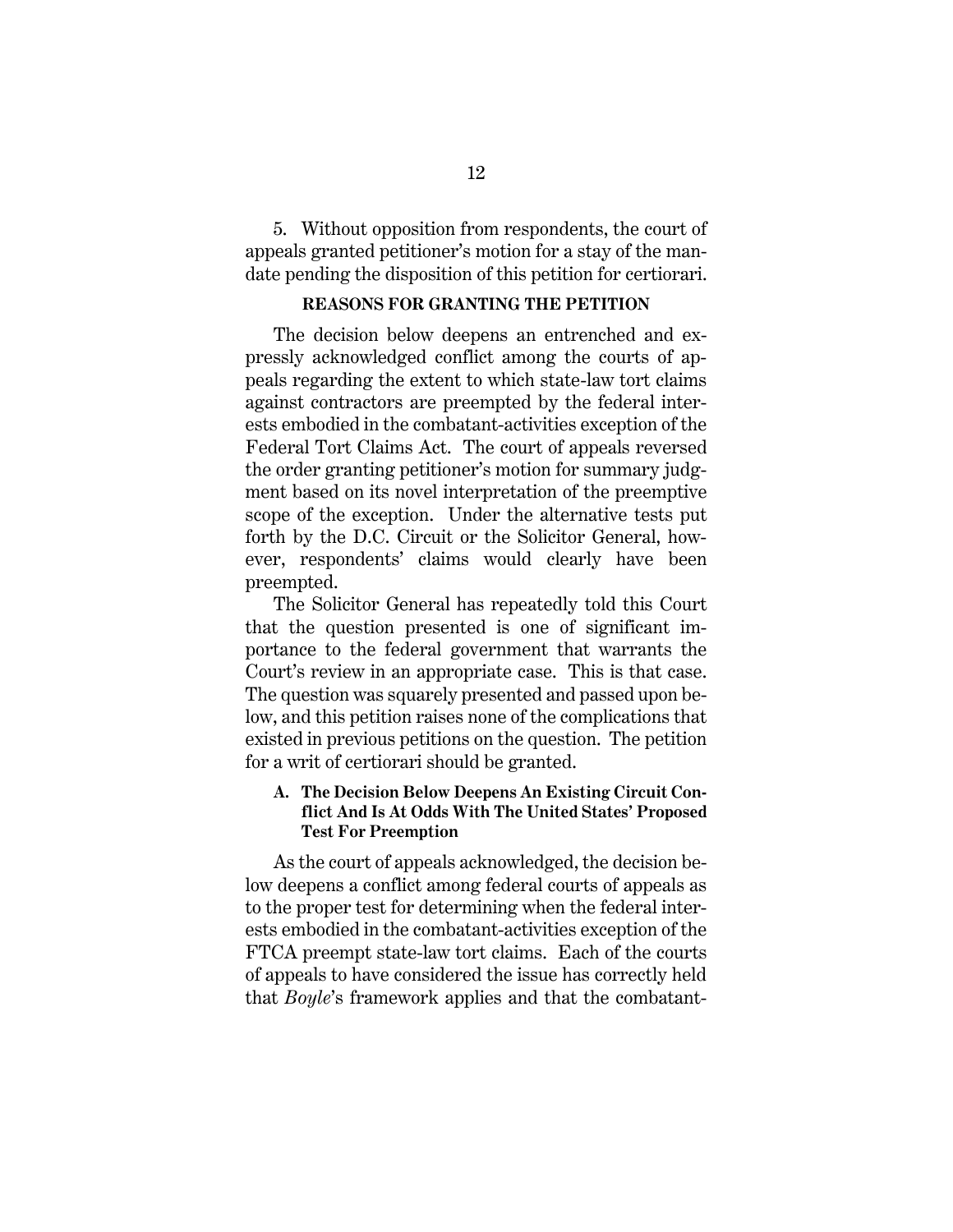activities exception codifies a uniquely federal interest. But those courts have expressed three different views of the relevant federal interest and two different tests for determining the scope of preemption. The resulting conflict, on a manifestly important question, cries out for the Court's review.

1. This Court has long recognized that certain areas of the law are "so committed by the Constitution and laws of the United States to federal control" that any state law purporting to govern claims in those areas must be "preempted and replaced" by federal law, even "absent explicit statutory directive." *Boyle* v. *United Technologies Corp.*, 487 U.S. 500, 504 (1988). As is relevant here, federal law governs certain questions involving "uniquely federal interests," *Banco Nacional de Cuba* v. *Sabbatino*, 376 U.S. 398, 426 (1964), including where "the authority and duties of the United States as sovereign are intimately involved," *Texas Industries, Inc.* v. *Radcliff Materials, Inc.*, 451 U.S. 630, 641 (1981). The Court applied those principles in *Boyle* to hold that state-law claims against federal contractors are preempted in certain circumstances. See 487 U.S. at 512.

In *Boyle*, a Marine died following a domestic helicopter crash, and his father sued the military contractor that designed the helicopter, alleging a design defect. See 487 U.S. at 502-503. The Court held that federal law preempted certain state-law tort claims against military contractors. See *id*. at 512. The Court explained that such preemption is appropriate if "a significant conflict exists between an identifiable federal policy or interest and the operation of state law." *Id*. at 507 (internal quotation marks, brackets, and citation omitted). The Court further explained that "[t]he conflict with federal policy need not be as sharp as that which must exist for ordinary pre-emption when Congress legislates in a field which the States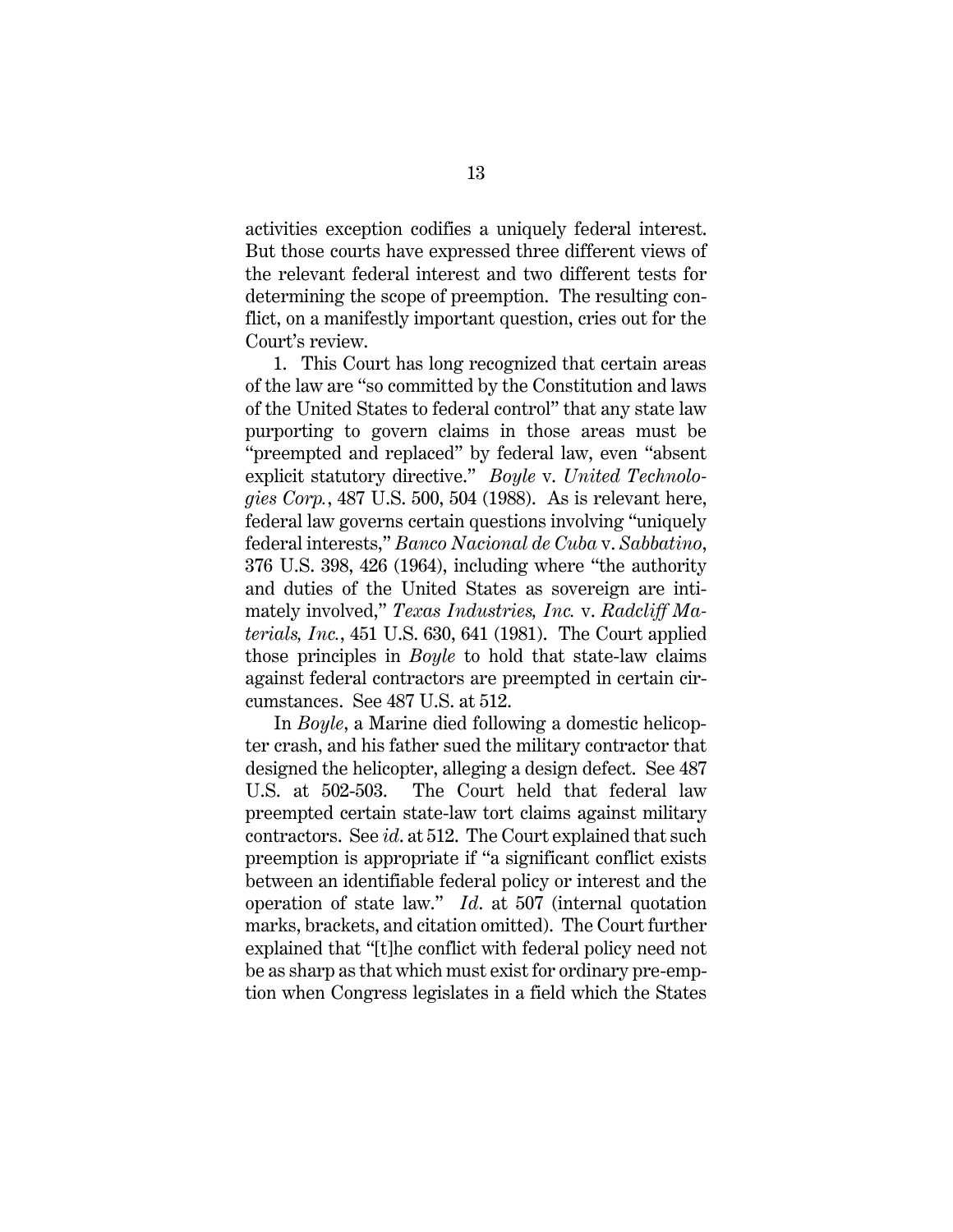have traditionally occupied." *Ibid*. (internal quotation marks and citation omitted).

Applying that framework, the Court first determined that there was a "significant conflict" between state law and the federal interests embodied in the FTCA's discretionary-function exception, which exempts from the FTCA's waiver of sovereign immunity "[a]ny claim \* \* \* based upon the exercise or performance \* \* \* [of] a discretionary function." 487 U.S. at 511 (quoting 28) U.S.C. 2680(a)) (first alteration in original). The Court reasoned that "the selection of the appropriate design for military equipment to be used by our Armed Forces is assuredly a discretionary function within the meaning of this provision." *Ibid*.

Although the FTCA by its terms does not apply to federal contractors, see 28 U.S.C. 2671, the Court concluded that it would "make[] little sense to insulate the Government against financial liability for the judgment that a particular feature of military equipment is necessary when the Government produces the equipment itself, but not when it contracts for the production." 487 U.S. at 512. Permitting suits against federal contractors "would produce the same effect sought to be avoided by the FTCA exemption," because the "financial burden of judgments against the contractors would ultimately be passed through, substantially if not totally, to the United States itself." *Id*. at 511-512.

2. In applying the *Boyle* framework to the combatant-activities exception, the courts of appeals have defined the relevant federal interest in three different ways.

a. The Ninth Circuit has taken a "narrow view" of the federal interest. App., *infra*, 25a. In *Koohi* v. *United States*, 976 F.2d 1328 (1992), cert. denied, 508 U.S. 960 (1993), the Ninth Circuit reasoned that "one purpose of the combatant activities exception is to recognize that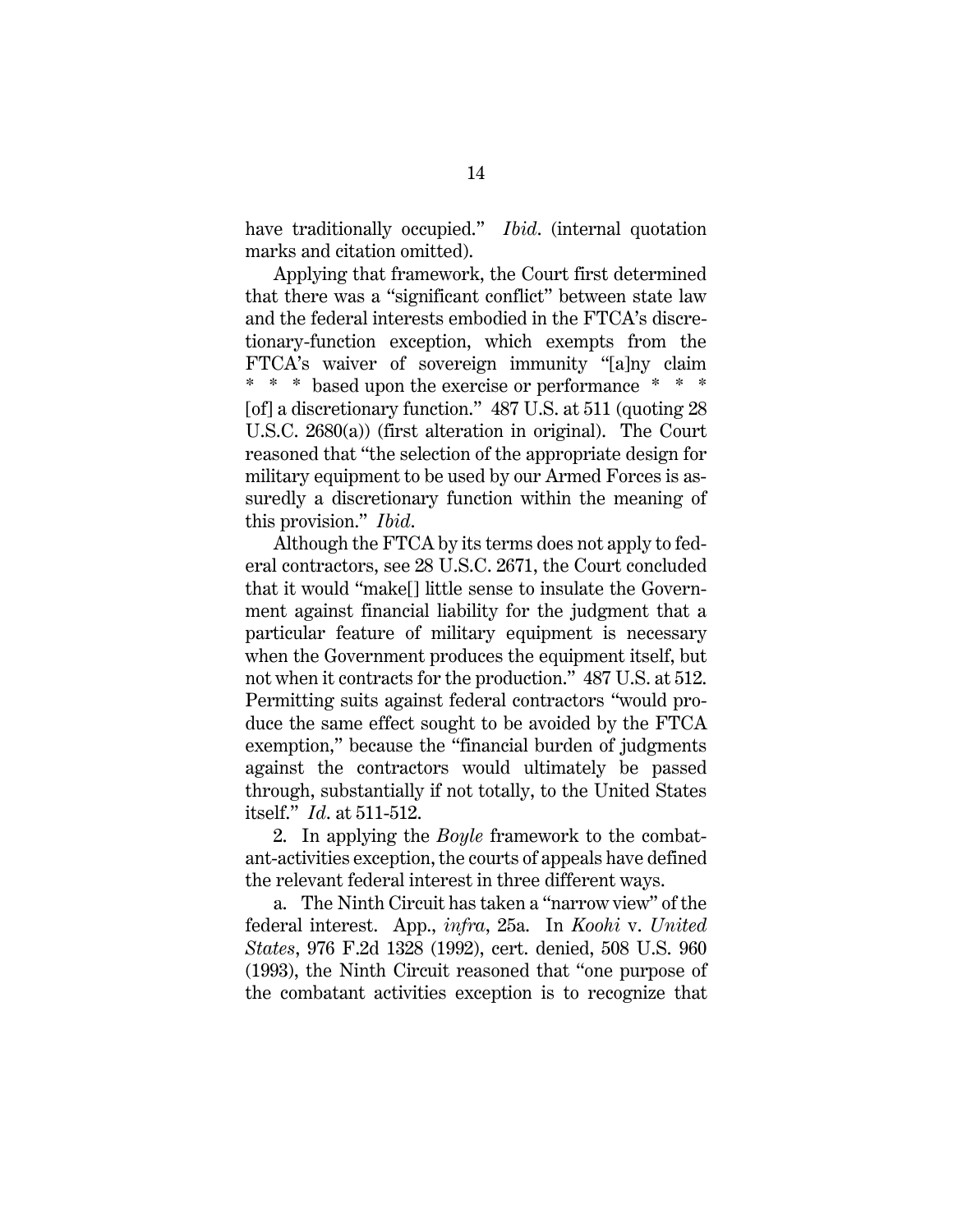during wartime encounters no duty of reasonable care is owed to those against whom force is directed as a result of authorized military action." *Id*. at 1337. The Ninth Circuit was considering a tort suit brought by the heirs of deceased passengers and crew on an Iranian civilian aircraft. See *id*. at 1330. The plaintiffs sued the manufacturer of an air defense system that United States naval personnel used to shoot down the aircraft. See *ibid*. In rejecting the plaintiffs' claims, the court reasoned that the purpose of the defense system "was not to protect the lives of enemy forces or persons associated with those forces," and concluded that the downed aircraft—though a civilian craft—was associated with such forces. *Id*. at 1337. Because imposing liability on the manufacturers "would create a duty of care where the combatant activities exception is intended to ensure that none exists," the court determined that "preemption is appropriate." *Ibid*.

b. By contrast, in *Saleh* v. *Titan Corp.*, 580 F.3d 1 (2009), cert. denied, 564 U.S. 1037 (2011), the D.C. Circuit adopted a "broad view" of the federal interest, App., *infra*, 25a, agreeing that the combatant-activities exception encompassed the interest recognized in *Koohi* but concluding that the interest protected by the exception was more expansive. See 580 F.3d at 7. The court defined the relevant interest as "the elimination of tort from the battlefield, both to preempt state or foreign regulation of federal wartime conduct and to free military commanders from the doubts and uncertainty inherent in potential subjection to civil suit." *Ibid*. The court considered that policy interest to be "equally implicated whether the alleged tortfeasor is a soldier or a contractor engaging in combatant activities at the behest of the military and under the military's control." *Ibid*. As the court observed, "all of the traditional rationales for tort law—deterrence of risktaking behavior, compensation of victims, and punishment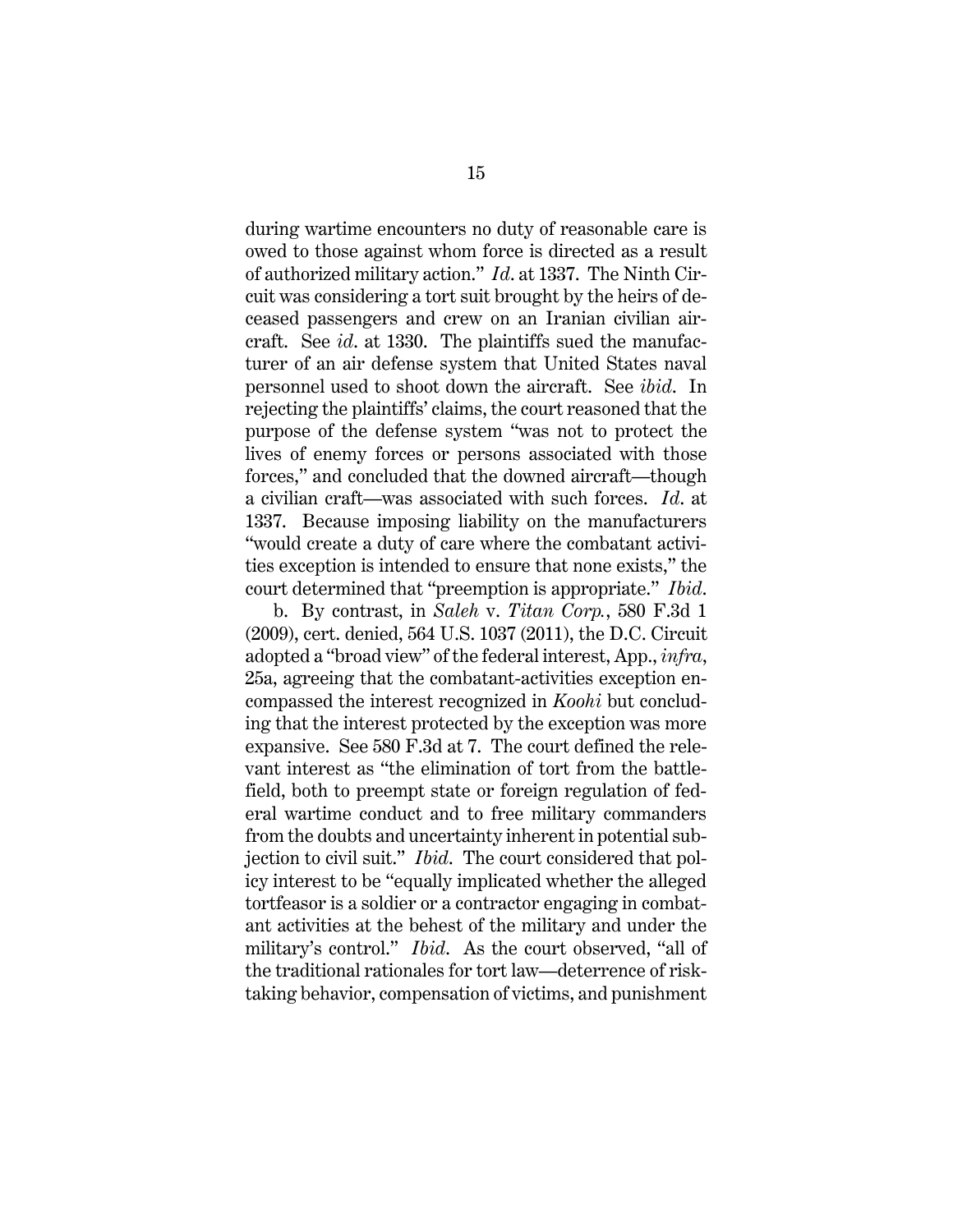of tortfeasors—are singularly out of place in combat situations, where risk-taking is the rule." *Ibid*. The court therefore concluded that "the federal government occupies the field when it comes to warfare," leading to "a more general conflict preemption" than the preemption at issue in *Boyle*. *Ibid*.

c. Finally, the Third and Fourth Circuits—joined by the Second Circuit in the decision below—have adopted a "middle ground" view, App., *infra*, 25a, holding that the relevant federal interest is "to foreclose state regulation of the military's battlefield conduct and decisions." *Harris* v. *Kellogg Brown & Root Services, Inc.*, 724 F.3d 458, 480 (3d Cir. 2013), cert. denied, 574 U.S. 1120 (2015); accord *In re KBR, Inc., Burn Pit Litigation*, 744 F.3d 326, 348 (4th Cir. 2014), cert. denied, 574 U.S. 1120 (2015); App., *infra*, 32a-33a.

Notably, in adopting that definition of the federal interest, the Third Circuit directly addressed the decisions of the Ninth and D.C. Circuits, recognizing their divergent views. The Third Circuit contended that limiting the interest to the one posited by the Ninth Circuit would be "too narrow." *Harris*, 724 F.3d at 480. In the Third Circuit's view, that articulation failed to take account of the FTCA's reference to claims "arising out of" combatant activities, which should at least "prevent suits against the military for harm it causes through friendly fire" and not just for the harm it intends. *Ibid*. Turning to the D.C. Circuit, the Third Circuit agreed that the combatant-activities exception "represents a federal policy to prevent state regulation of the military's battlefield conduct and decisions," but it declined to "go as far as the D.C. Circuit's holding" that the combatant-activities exception "reveals a policy of 'elimination of tort from the battlefield.'" *Ibid.* (quoting *Saleh*, 580 F.3d at 7). According to the Third Circuit, that "broader statement loses sight of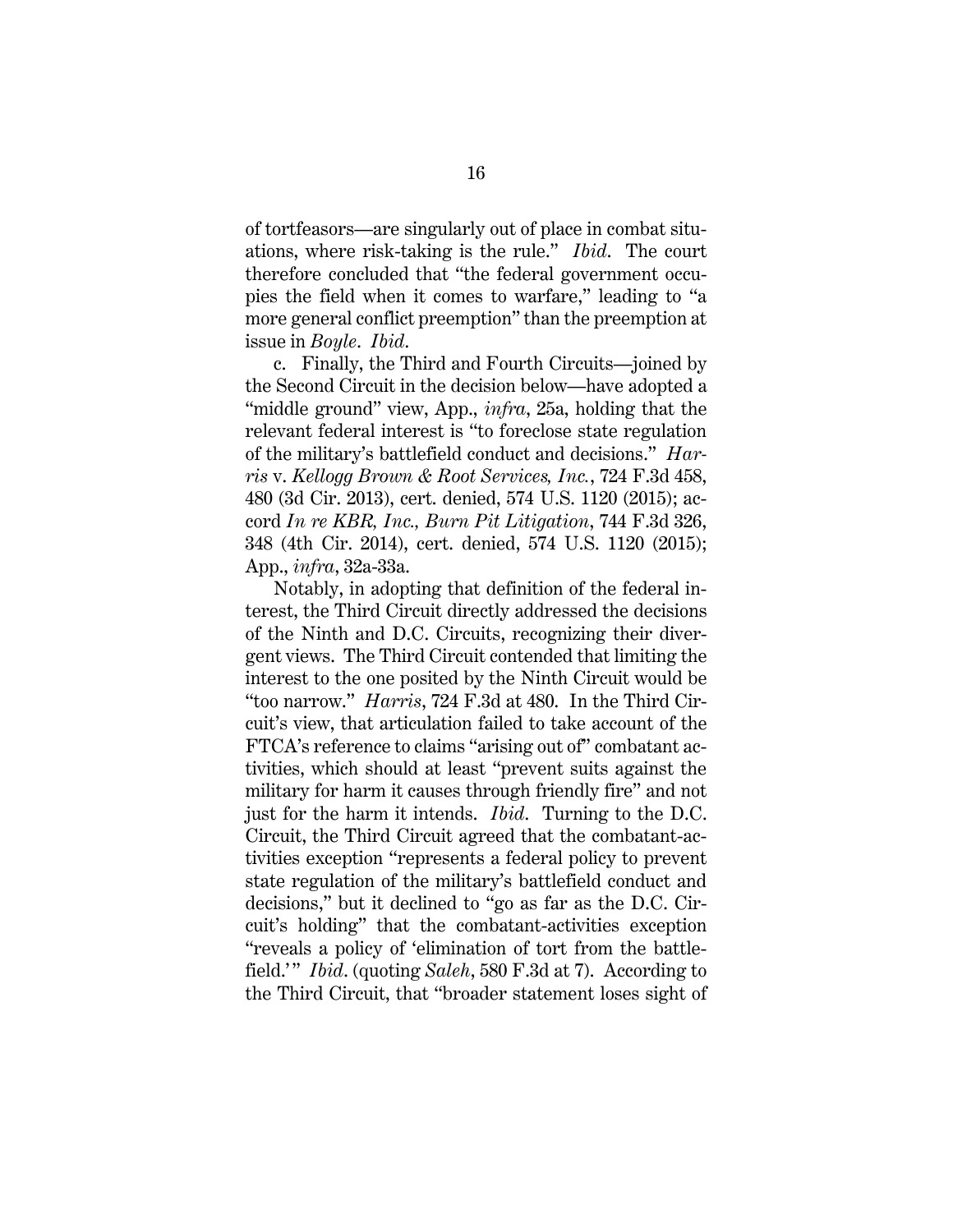the fact" that the combatant-activities exception "does not provide immunity to nongovernmental actors," with the result that Congress did not intend to "eliminate all tort law." *Ibid*.

Both the Fourth Circuit and then the Second Circuit below found the Third Circuit's analysis "persuasive" and "adopt[ed] its formulation." *KBR*, 744 F.3d at 348; see App., *infra*, 32a.

3. The courts of appeals are also divided on the test to determine the appropriate scope of preemption resulting from the conflict between the relevant federal interest and the operation of state tort law.

a. In *Saleh*, the D.C. Circuit held that federal law would displace state-law tort claims arising out of a military contractor's support of the military's combat activities when the contractor is "integrated into combatant activities over which the military retains command authority." 580 F.3d at 9. Applying that rule, the court determined that federal law preempted the tort claims by Iraqi nationals against private military contractors that provided interrogation and interpretation services to the United States military at the Abu Ghraib military prison. There was "no dispute" that the contractors were "integrated and performing a common mission with the military under ultimate military command," which resulted in preemption even when Army personnel "condemned the behavior" at issue. *Id*. at 6-7.

The Third and Fourth Circuits purported to adopt the D.C. Circuit's test for determining the scope of preemption, see *Harris*, 724 F.3d at 480-481; *KBR*, 744 F.3d at 351, but their reliance on a "more narrowly defined federal interest" than the one identified by the D.C. Circuit resulted "in a correspondingly more modest displacement of state law," App., *infra*, 33a. As the court of appeals ex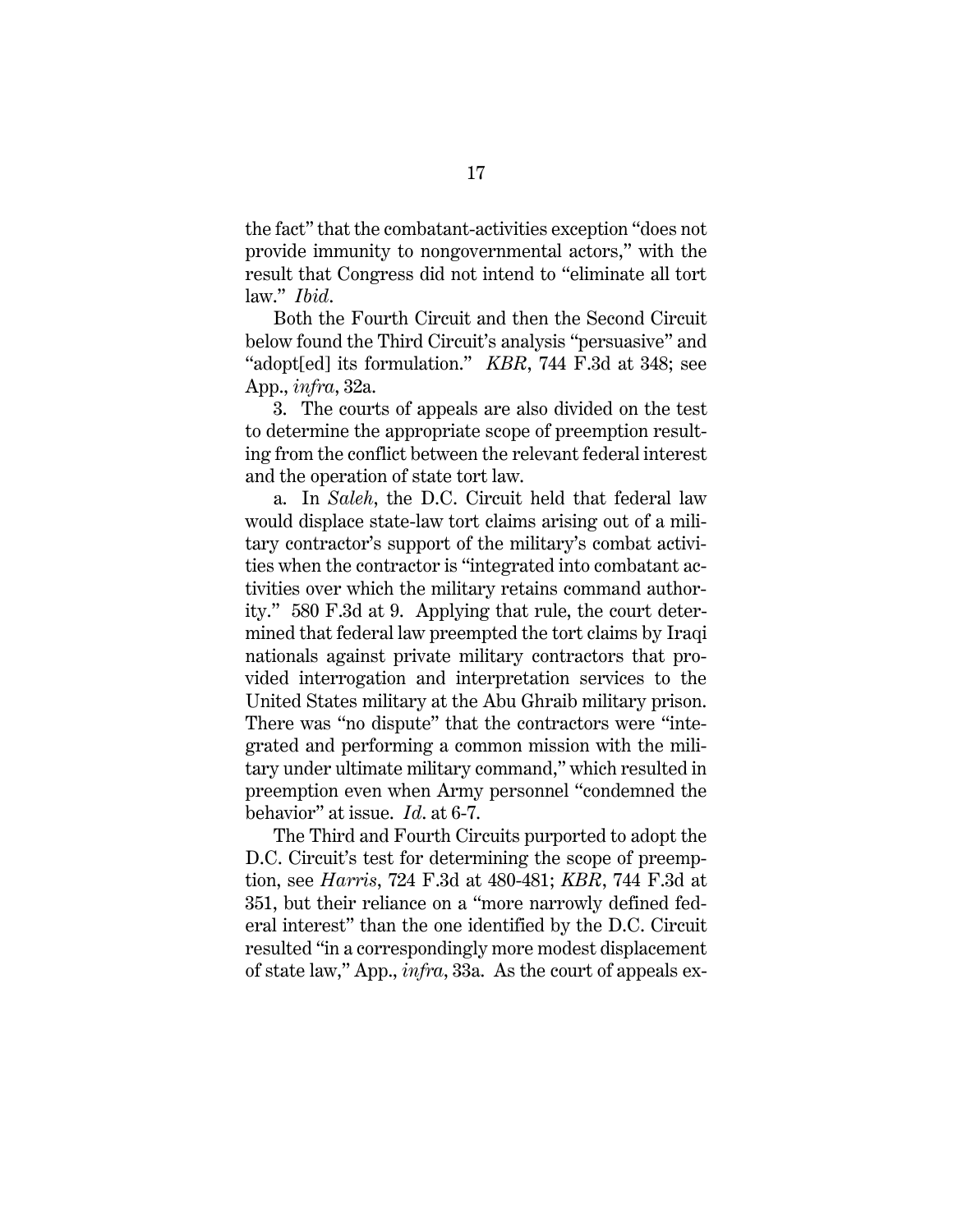plained in the decision below, there is no "significant conflict" between the Third and Fourth Circuits' more narrowly defined interest and state law unless (1) "the challenged action can reasonably be considered the military's own conduct or decision" and (2) "the operation of state law would conflict with that decision." *Ibid*.

Consistent with the narrower scope of preemption under the Third and Fourth Circuits' test, both courts applied the test and declined to hold that the state-law claims were preempted. In *Harris*, the Third Circuit determined that federal law did not preempt plaintiffs' tort claims against a contractor that performed maintenance services at a military barracks in Iraq. See 724 F.3d at 481. The plaintiffs argued that the contractor's failure to meet certain standards of care in installing or maintaining a water pump resulted in electrified water in the shower, which killed a staff sergeant. See *id*. at 463. Such a claim was not preempted, the court explained, because, while the contractor's maintenance work "qualifie[d] as integration into the military's combatant activities," the military did not have "command authority" over the way in which the contractor was required to install and maintain the pump. *Id*. at 481.

For similar reasons, the Fourth Circuit vacated the district court's determination that tort claims against a contractor for its waste-management and water-treatment activities were preempted. *KBR*, 744 F.3d at 351. The court determined that such activities "function[ed] to aid military personnel in a combat area" and thus qualified as "combatant activities." *Ibid*. (citation omitted). But the court concluded that, "although it is evident that the military controlled [the contractor] to some degree," the extent of that control was unclear and should not have been resolved before discovery. *Ibid*.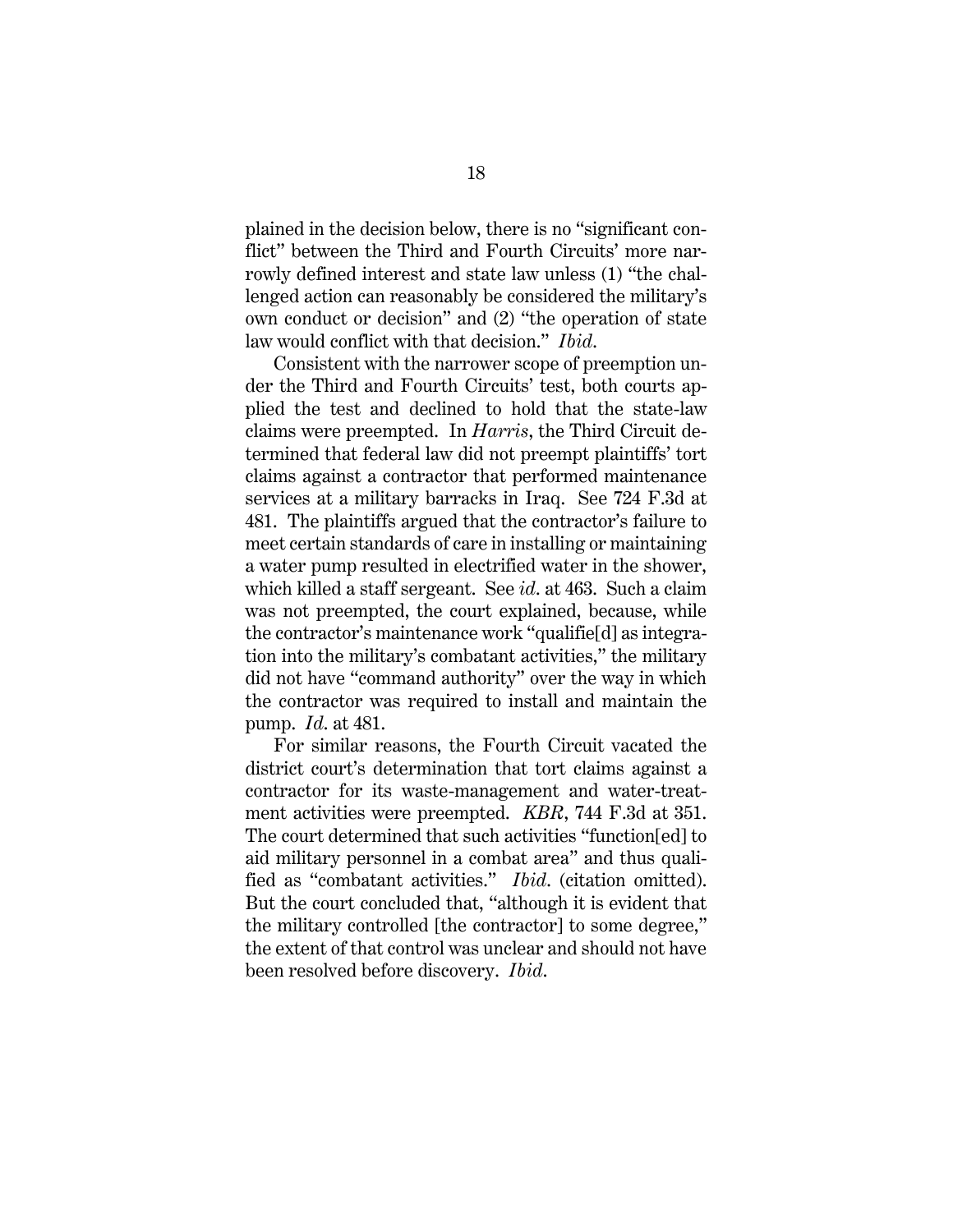b. The Second Circuit's decision in this case exacerbated the existing circuit conflict by adopting a new test for determining the appropriate scope of preemption. Contrary to the D.C. Circuit's approach in *Saleh*, the Second Circuit held that "the combatant activities exception does not displace state-law claims against contractors unless (1) the claim arises out of the contractor's involvement in the military's combatant activities, and (2) the military specifically authorized or directed the action giving rise to the claim." App., *infra*, 33a. The Second Circuit left no doubt that it was disagreeing with the D.C. Circuit. For example, it noted that, under its new test, "the plaintiffs' claims in *Saleh* \* \* \* would not be preempted on summary judgment because the challenged contractor actions" the court addressed "were neither authorized nor directed by the military." *Id*. at 34a-35a. And throughout its analysis, the court favorably cited judicial opinions, briefs, and scholarship critical of *Saleh*—making many favorable references to the dissenting and district-court opinions in that case. See, *e.g.*, *id*. at 29a-30a.

4. The test adopted by the Second Circuit in the decision below is also at odds with the stated views of the Solicitor General. In no fewer than three of the cases discussed above, this Court has called for the views of the Solicitor General on whether to grant review on the question presented here. In those briefs, the government recognized the importance of the issue, stated that certiorari was warranted in an appropriate case, and proffered its view of the correct test, which differed from the tests adopted by the courts of appeals in those cases (and from the test adopted by the court of appeals in the decision below). See U.S. Br., *Saleh* v. *Titan Corp.*, 564 U.S. 1037 (2011) (No. 09-1313); U.S. Br., *KBR, Inc.* v. *Metzgar*, 574 U.S. 1120 (2015) (No. 13-1241); U.S. Br., *Kellogg Brown &*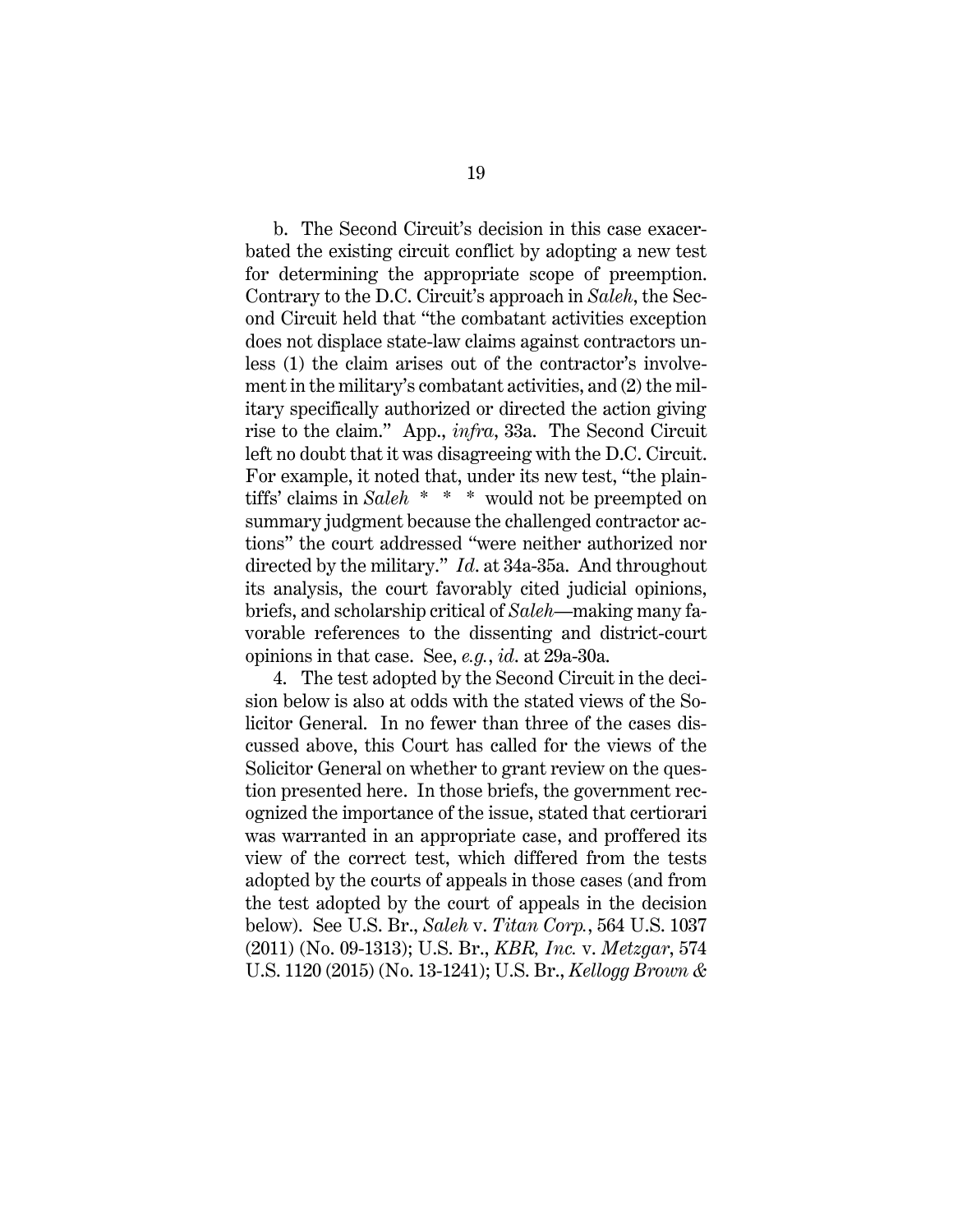*Root Services, Inc.* v. *Harris*, 574 U.S. 1120 (2015) (No. 13-817).

In each of those cases, the government explained that the court of appeals correctly held that the "combatantactivities exception codifies federal interests that would be frustrated if state-law tort liability applied without limitation to battlefield contractors under the military's auspices." U.S. Br. 13, *Harris*, *supra*; accord U.S. Br. 14, *Metzgar*, *supra*; U.S. Br. 11-12, *Saleh*, *supra*. But the government ultimately rejected the tests those courts adopted to determine the appropriate scope of preemption.

Although the government did not set forth a precise articulation of the federal interest at stake, it asserted that the test for the scope of preemption adopted by the D.C. Circuit, as well as the Third and Fourth Circuits, was "both imprecise and too narrow." U.S. Br. 14, *Harris*, *supra*; accord U.S. Br. 14, *Metzgar*, *supra*; U.S. Br. 15 *Saleh*, *supra*. The government criticized that test as resting on a "misunderstanding about the role of private contractors in active war zones" and reflecting an "unduly narrow conception of the federal interests embodied in the FTCA's combatant-activities exception." U.S. Br. 14, *Harris*, *supra*; accord U.S. Br. 14, *Metzgar*, *supra*; U.S. Br. 15-16, *Saleh*, *supra*. The government further explained that the combatant-activities exception—which reaches claims "*arising out of* the combatant activities of the military  $* * *$  during time of war," 28 U.S.C. 2680(j) (emphasis added)—plainly "applies not only to claims challenging the lawfulness of combatant activities, but also to claims seeking redress for injuries caused by combat support activities." U.S. Br. 14-15, *Harris*, *supra*; accord U.S. Br. 15, *Metzgar*, *supra*; U.S. Br. 16, *Saleh*, *supra*.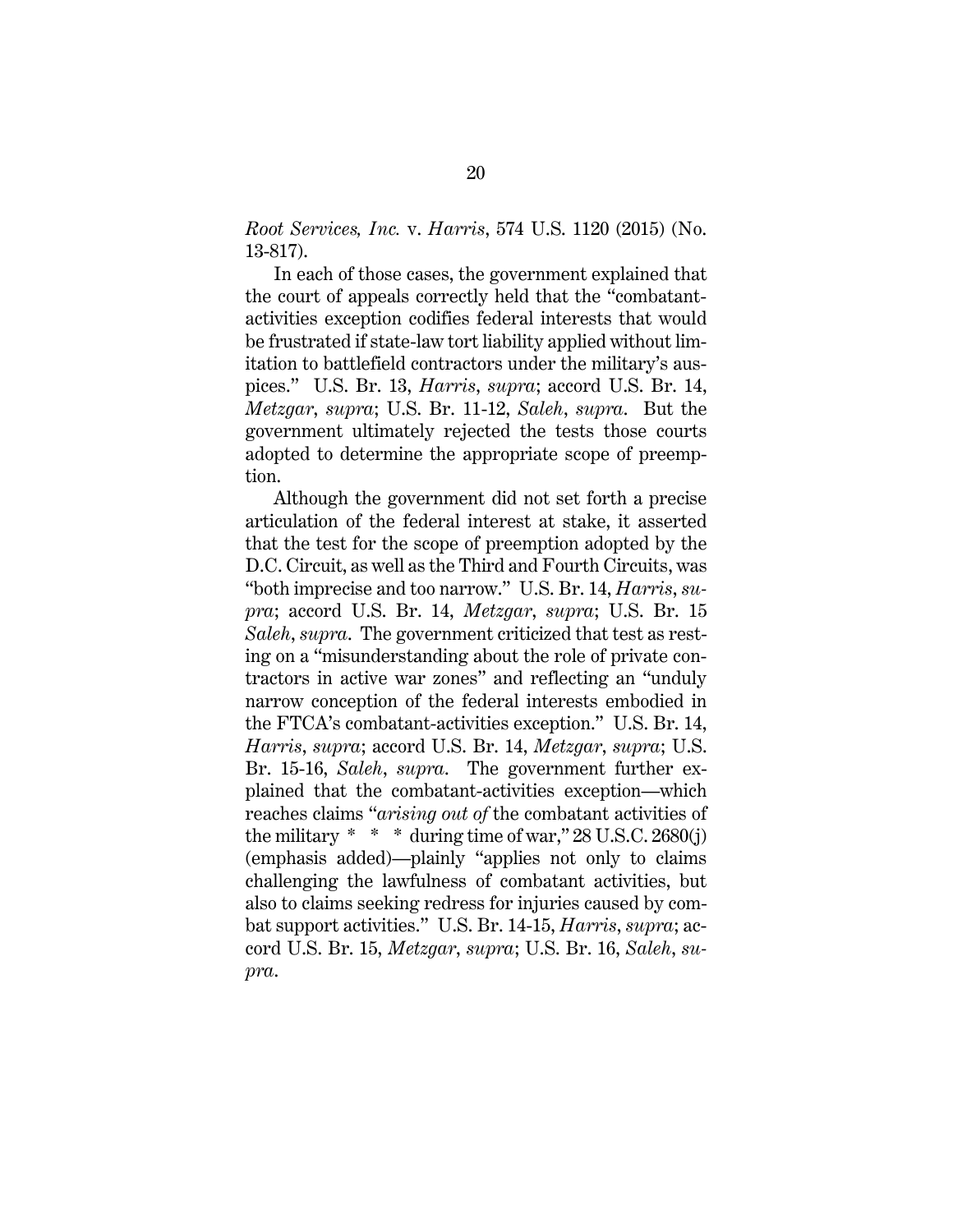The government proceeded to articulate a test that would result in broader preemption than any of the tests adopted by the courts of appeals. In the government's view, claims against a military contractor should be preempted if (1) "a similar claim against the United States would be within the FTCA's combatant-activities exception because it arises out of the military's combatant activities" and (2) "the contractor was acting within the scope of its contractual relationship with the federal government at the time of the incident out of which the claim arose." U.S. Br. 15, *Harris*, *supra*.

According to the government, under that test, "federal preemption would generally apply even if an employee of a contractor allegedly violated the terms of the contract or took steps not specifically called for in the contract, as long as the alleged conduct at issue was within the general scope of the contractual relationship between the contractor and the federal government." U.S. Br. 15-16, *Harris*, *supra*. By contrast, "preemption would not apply to conduct of a contractor employee that is unrelated to the contractor's duties under the government contract," because such a claim would not "arise out of" the combatant activities at issue. *Id*. at 16.

\* \* \* \* \*

In short, the decision below deepens the conflict among the federal courts of appeals regarding the preemptive reach of the federal interests embodied in the combatant-activities exception to the FTCA. The inconsistent tests for preemption lead to different results, as recognized by the court below. See App., *infra*, 34a-35a. Respondents' claims are unambiguously preempted under either the test adopted by the D.C. Circuit in *Saleh*, or the Solicitor General's proposed test. Under the *Saleh* test, petitioner's air traffic services were integrated into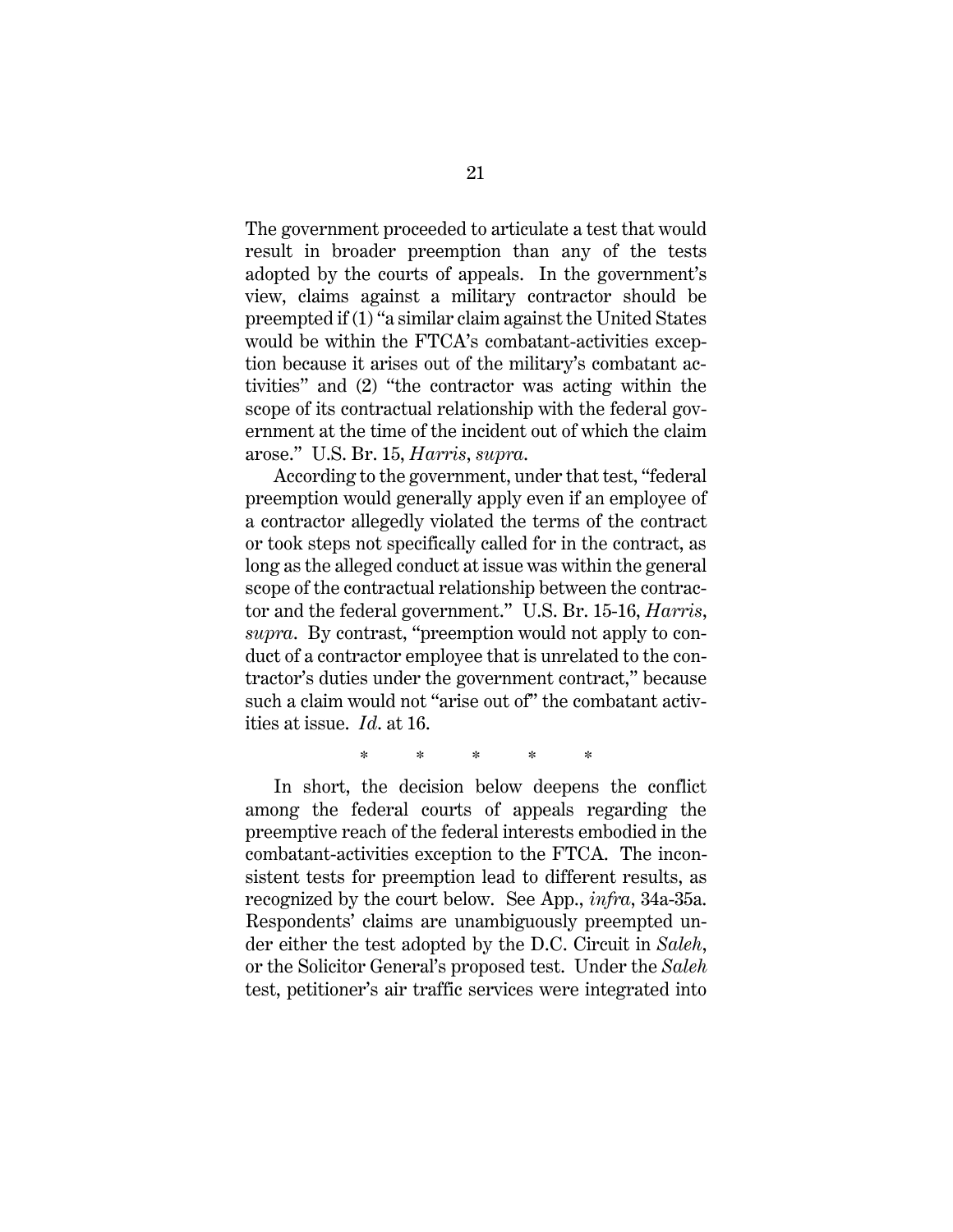combatant activities and essential to supporting combat operations. See pp. 4-5, *supra.* And petitioner performed those essential functions at the direction of, and in close coordination with, United States military personnel. App., *infra*, 4a-5a. Under the Solicitor General's proposed test, moreover, it is clear both that uniformed soldiers performing the same work would be covered by the combatant-activities exception and that petitioner's work fell within the scope of its contract. *Id*. at 4a-15a.The entrenched circuit conflict on the question presented is ripe—indeed, overdue—for this Court's review.

#### **B. The Question Presented Is Important And Warrants Review In This Case**

The question presented is of enormous importance both to federal contractors and to the federal government. All five courts of appeals to have considered the question have agreed that, like the claims at issue in *Boyle*, claims against military contractors for actions taken in support of combat activities implicate uniquely federal interests, necessitating that a federal rule of decision govern such claims. And they have agreed that the principles underlying the combatant-activities exception require that state-law tort claims must sometimes be preempted. But while the courts of appeals recognize the need for a uniform federal rule of decision, they have been unable to provide one. Only this Court can provide such a rule, and it should do so in this case.

1. Few areas are more thoroughly and obviously "committed by the Constitution and laws of the United States to federal control," *Boyle*, 487 U.S. at 504, than warmaking. The Constitution vests all war powers in the federal government, authorizing Congress "[t]o declare War," "raise and support Armies," "provide and maintain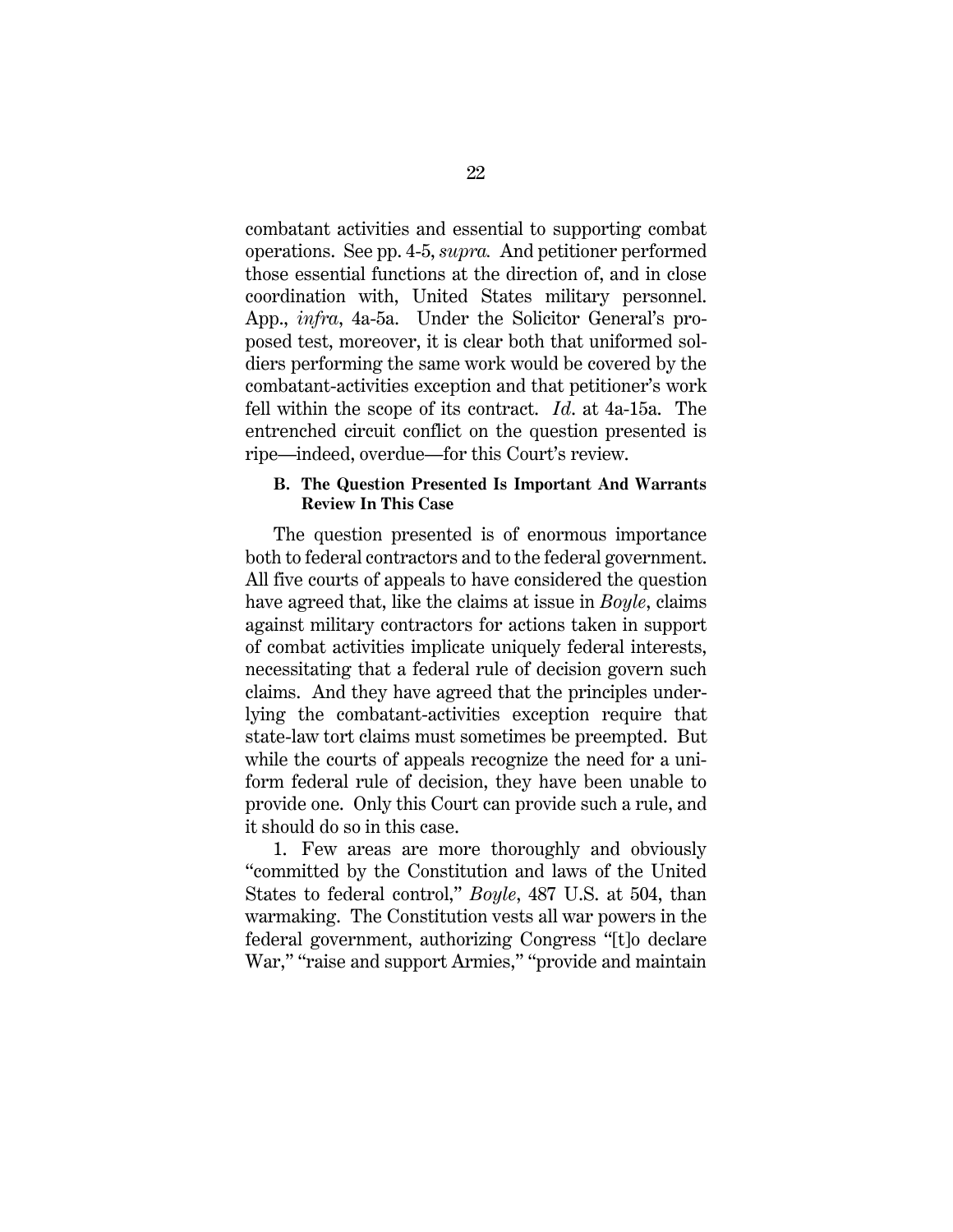a Navy," and "make Rules for the Government and Regulation of the land and naval Forces," U.S. Const. Art. I, § 8; and designating the President "Commander in Chief of the Army and Navy of the United States," U.S. Const. Art. II, § 2.

In carrying out those uniquely federal duties, Congress and the President have authorized the Department of Defense to hire both service members and contractors, and the Department has long turned to contractors to support its essential military operations. See pp. 3-4, *supra*. As one commentator has noted, "[t]he modern military's reliance on contractors is now placed at some risk by the application of the FTCA's combatant exception because these tort actions, while seeking compensation for real and tragic losses, are really indirect challenges to actions of the U.S. military." Major Jeffrey B. Garber, *The (Too) Long Arm of Tort Law: Expanding the Federal Tort Claims Act's Combatant Activities Immunity Exception to Fit the New Reality of Contractors on the Battlefield*, Army Lawyer 12, 16 (Sept. 2016) (internal quotation marks and citation omitted).

Given the ubiquity and importance of contractors in modern American military operations, and the bedrock constitutional principle that warmaking is a function reserved to the federal government, the scope of state tort liability for battlefield contractors is a significant question that merits this Court's review.

2. The Solicitor General has previously indicated that the Court should resolve the question presented here. In its briefs, the government has recognized that the question is of "significant importance for the Nation's military operations." U.S. Br. 21, *Metzgar*, *supra*. The government has further explained that subjecting military contractors to the "laws of fifty different States for actions taken within the scope of their contractual relationship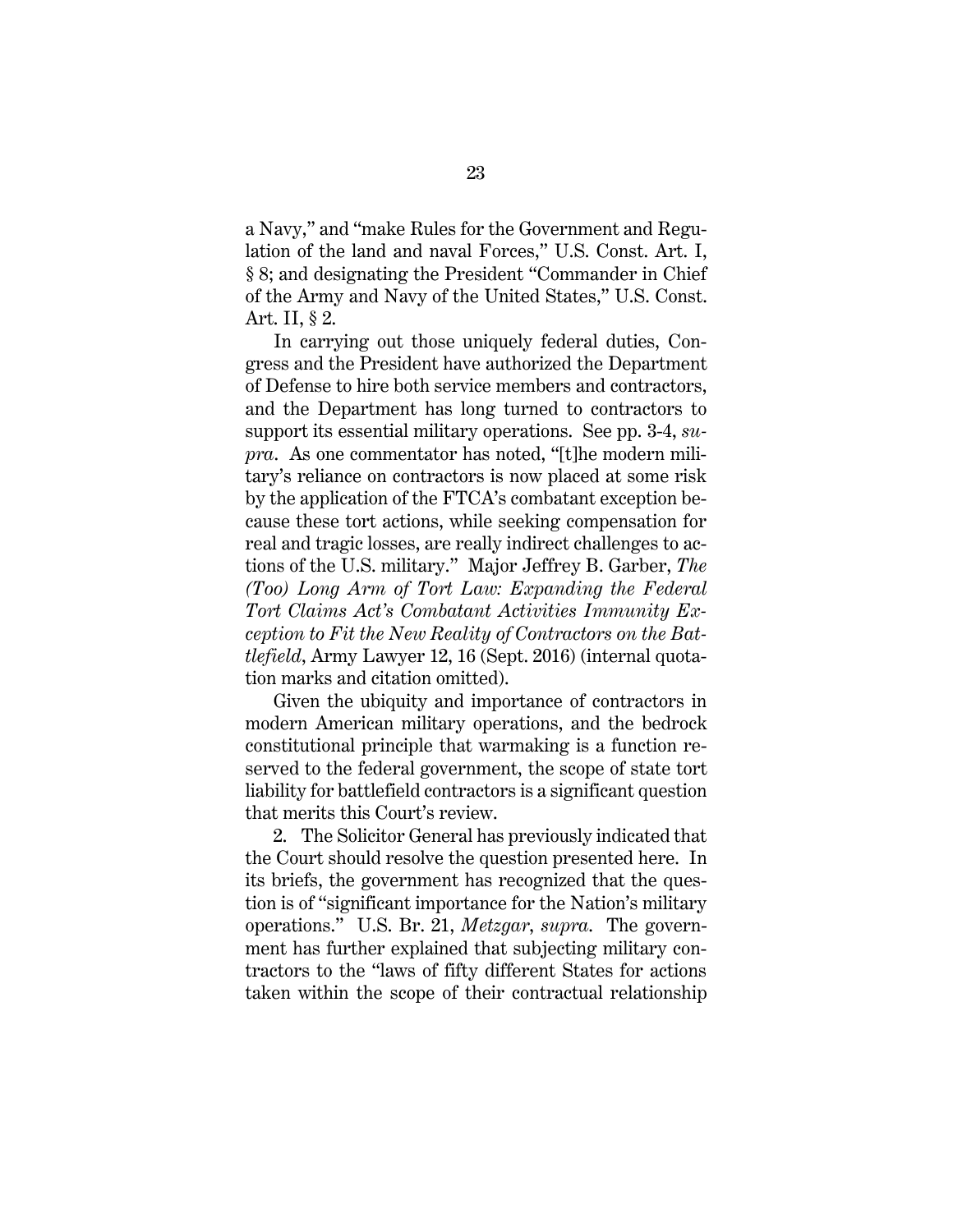supporting the military's combat operations would be detrimental to military effectiveness." *Ibid*. Allowing for state-law tort actions would expose the decisions of military personnel and contractors engaged in combatant activities to second-guessing by courts and juries. As the D.C. Circuit observed, "[t]he very purposes of tort law are in conflict with the pursuit of warfare." *Saleh*, 580 F.3d at 7; see pp. 15-16, *supra*. Preemption is necessary to prevent "state or foreign regulation of federal wartime conduct" and to "free military commanders from the doubts and uncertainty inherent in potential subjection to civil suit." *Saleh*, 580 F.3d at 7.

Moreover, the government has noted that imposing liability on contractors would result in both financial and litigation burdens on the United States. As in *Boyle*, "expanded liability would ultimately be passed on to the United States, as contractors would demand greater compensation in light of their increased liability risks." U.S. Br. 21, *Metzgar*, *supra*. And litigating such claims would likely result in plaintiffs and contractors "seek[ing] to interview, depose, or subpoena for trial testimony senior policymakers, military commanders, contracting officers, and others, and to demand discovery of military records." *Ibid*.

Thus, as the Solicitor General has explained, because the courts of appeals have "now adopted" preemption tests that "do[] not sufficiently safeguard the significant national interests at stake," the question presented "warrants this Court's review in an appropriate case." U.S. Br. 7, *Harris*, *supra*; accord U.S. Br. 7, *Metzgar*, *supra*. Indeed, the Solicitor General took that position even before the circuits diverged on the proper test for the scope of preemption. The broadened and deepened conflict only underscores the need for this Court's intervention.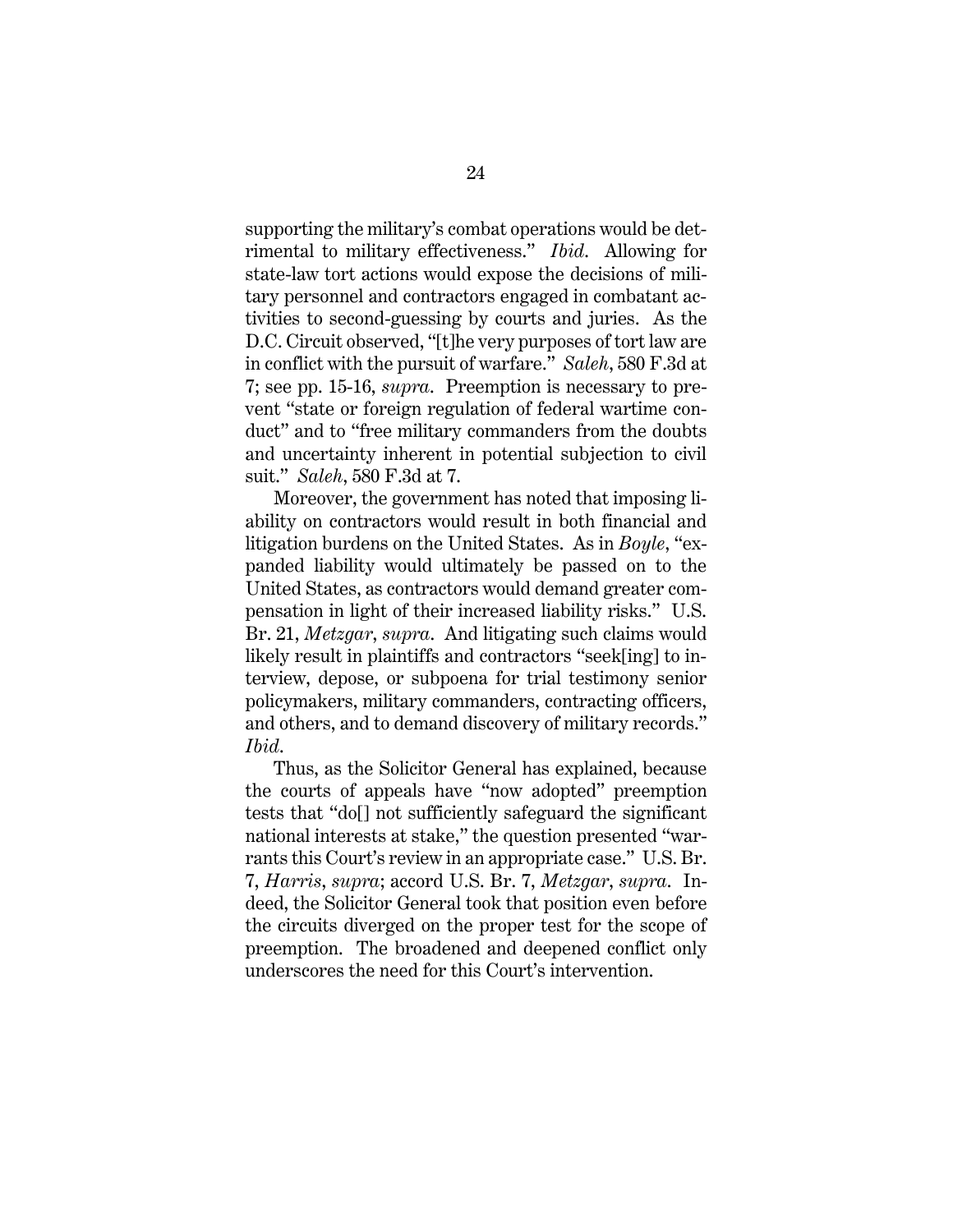3. While recognizing the importance of the question presented and the need for the Court's eventual review, the Solicitor General advised the Court that previous cases were not appropriate vehicles in which to address the question. See U.S. Br. 18-21, *Harris*, *supra*; accord U.S. Br. 22-24, *Metzgar*, *supra*. This case presents none of the difficulties the Solicitor General identified in those previous cases, and it provides an excellent vehicle in which to resolve the deepening circuit conflict.

In recommending that this Court deny review in previous cases, the Solicitor General noted that "no square conflict exist[ed]" at the time because the Third and Fourth Circuits applied the same test articulated by the D.C. Circuit, despite their narrower articulation of the federal interest. U.S. Br. 19, *Harris*, *supra*; accord U.S. Br. 20-21, *Metzgar*, *supra*. As explained, however, the narrower articulation of the federal interest by the Third and Fourth Circuits (which the Second Circuit also adopted) results in a narrower scope of preemption. See pp. 17-19, *supra*. Indeed, respondents conceded as much before the Second Circuit, noting that "[t]he split evident in the Circuit Courts regarding Congress's underlying rationale for the 'combatant activities' exception and the creation of varying 'tests' to be applied underscores the need for [c]ongressional action or further review and interpretation by the Supreme Court." C.A. Resp. Br. 26. That need is even clearer now that the Second Circuit has expressly rejected the D.C. Circuit's test, making the circuit conflict undeniable. See pp. 18-19, *supra*.

The Solicitor General also pointed to the fact that previous cases came to this Court on motions to dismiss and "did not definitively resolve" whether the political-question doctrine might result in dismissal of the suit. U.S. Br. 20, *Harris*, *supra*; accord U.S. Br. 22, *Metzgar*, *supra*.